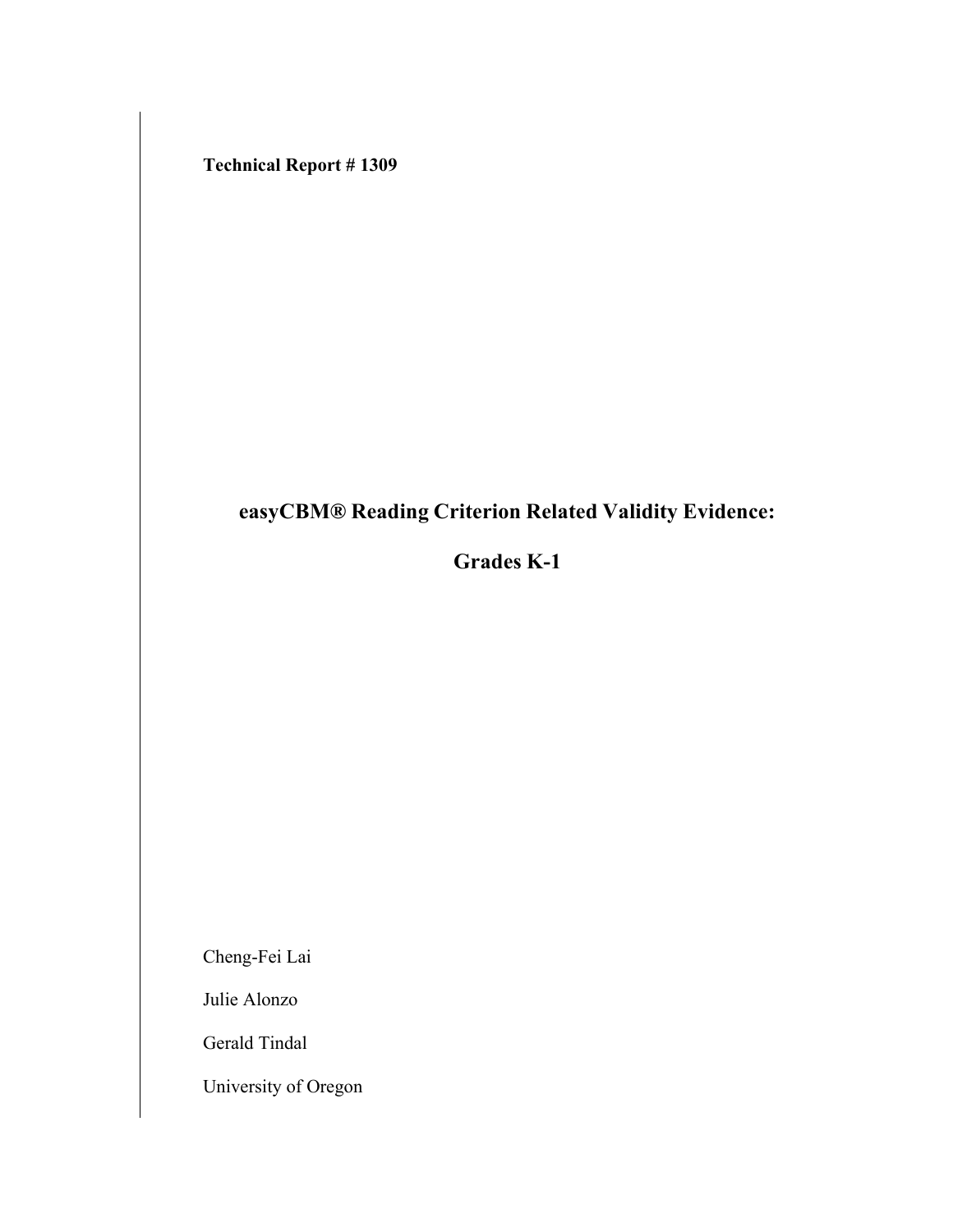

behavioral research & teaching

Published by

Behavioral Research and Teaching University of Oregon • 175 Education 5262 University of Oregon • Eugene, OR 97403-5262 Phone: 541-346-3535 • Fax: 541-346-5689 http://brt.uoregon.edu

Note: Funds for this data set used to generate this report come from a federal grant awarded to the UO from Reliability and Validity Evidence for Progress Measures in Reading, U.S. Department of Education: *Institute for Education Sciences (*PR/Award # R324A100014 funded from June 2010 - June 2014).

Copyright © 2013. Behavioral Research and Teaching. All rights reserved. This publication, or parts thereof, may not be used or reproduced in any manner without written permission.

The University of Oregon is committed to the policy that all persons shall have equal access to its programs, facilities, and employment without regard to race, color, creed, religion, national origin, sex, age, marital status, disability, public assistance status, veteran status, or sexual orientation. This document is available in alternative formats upon request.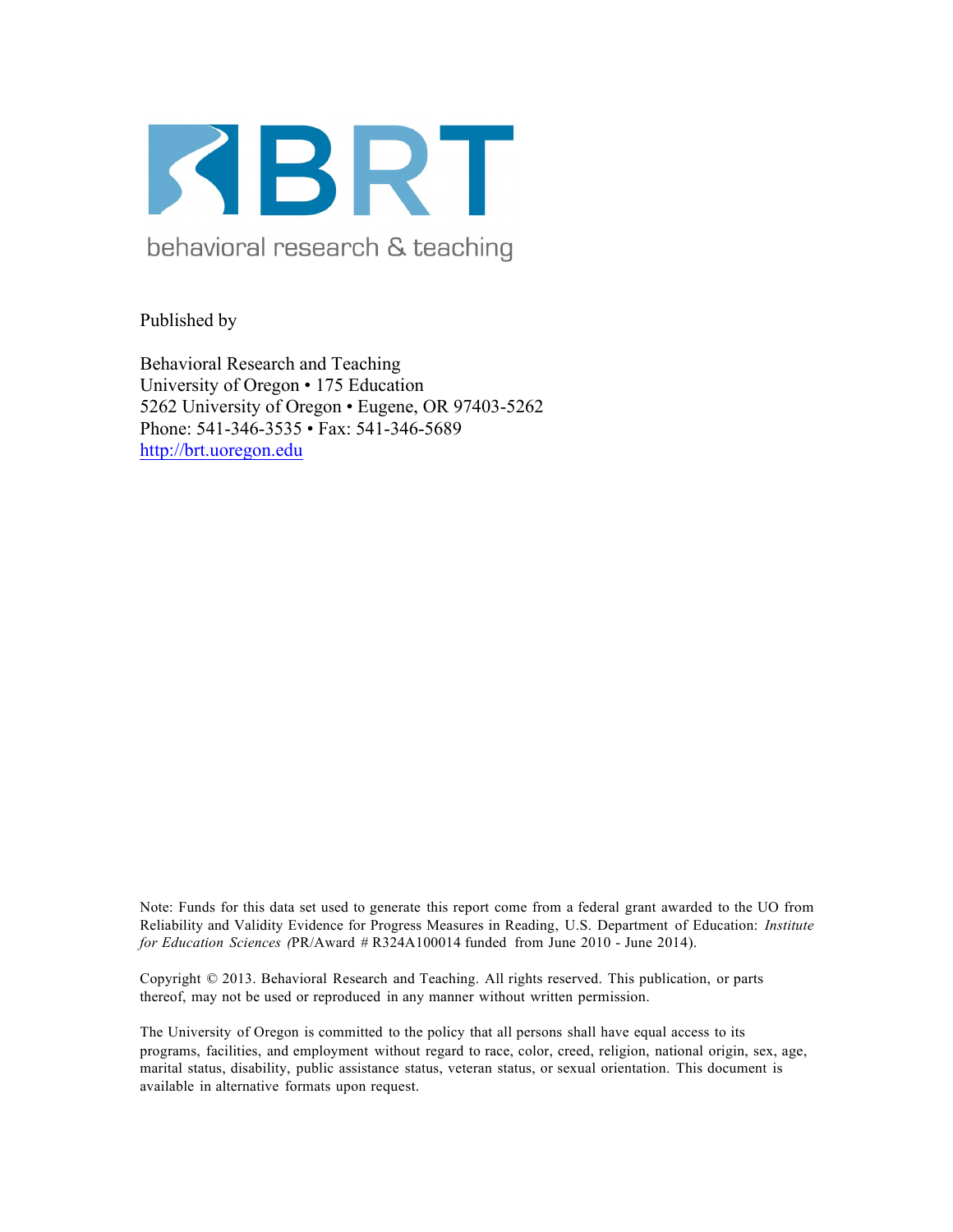## Abstract

In this technical report, we present the results of a study to gather criterion-related evidence for Grade K-1 easyCBM® reading measures. We used correlations to examine the relation between the easyCBM® measures and other published measures with known reliability and validity evidence, including the Dynamic Indicators of Basic Early Literacy Skills (DIBELS), the Test of Word Reading Efficiency (TOWRE), and the Comprehensive Test of Phonological Processing (CTOPP). The correlation between easyCBM® and comparator measures ranged from a low of  $r_s$ =.39 to a high of  $r_s$ =.86 for Grade K and a low of  $r_s$ =.04 to a high of  $r_s$ = .95 for Grade 1 The easyCBM® fluencybased measures had high correlations with comparator measures (*r* =.79- .95).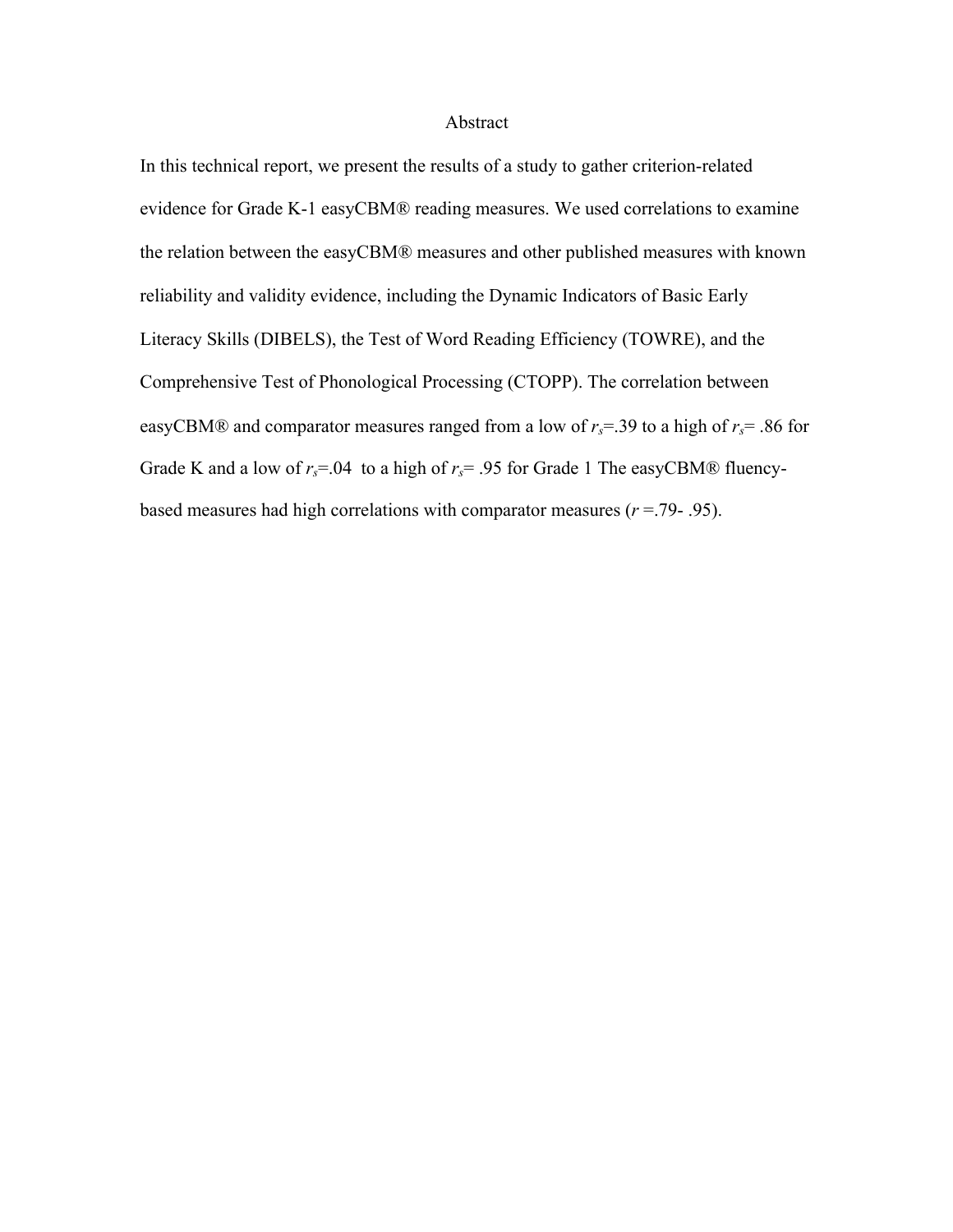#### **easyCBM® Reading Criterion Related Validity Evidence: Grades K-1**

In this report, we present the results of a criterion validity study examining the relation between easyCBM® reading measures and a variety of comparator measures for use with students in Kindergarten and Grade 1. Using correlation analyses, we examined the relation between the easyCBM® Kindergarten and Grade 1 Phoneme Segmenting, Letter Names, Letter Sounds, and Word Reading Fluency measures and the Dynamic Indicators of Basic Early Literacy Skills (DIBELS) measures, the Test of Word Reading Efficiency (TOWRE), and the Comprehensive Test of Phonological Processing (CTOPP), all published measures with known reliability and validity evidence.

## **The easyCBM® Progress Monitoring Assessments**

The online easyCBM® progress monitoring assessment system, launched in September 2006 as part of a *Model Demonstration Center on Progress Monitoring*, was funded by the Office of Special Education Programs (OSEP). At the time this technical report was published, the assessment system was used by over 325,000 educators, representing over 2.3 million students, with accounts from every US state. Over 17.4 million easyCBM® tests have been taken since the system was first made available in the fall of 2006. The system provides both universal screener assessments for fall, winter, and spring administration and multiple alternate forms of a variety of progress monitoring measures designed for use in K-8 school settings.

As part of Response to Intervention (RTI) initiatives, schools need technically-adequate measures for monitoring progress. Given the increasing popularity of the easyCBM® system, it is imperative that a thorough analysis of the measures' technical adequacy be conducted and the results shared with research and practitioner communities. This report addresses that need directly, providing criterion validity evidence supporting the use of the easyCBM® reading assessments.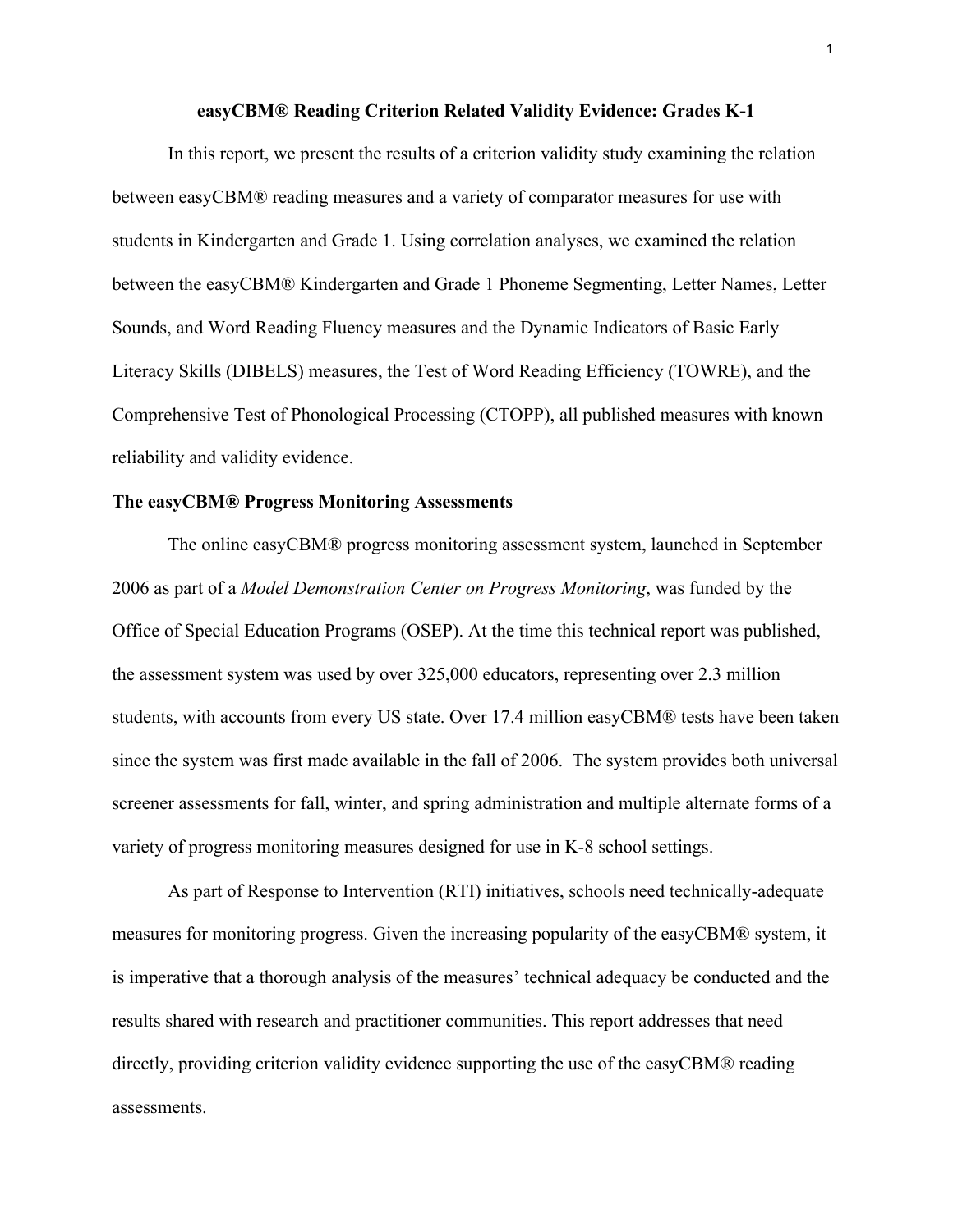#### **Methods**

In this section, we describe the methods used in this study, including our setting and subjects, and the process used for data collection and analysis.

# **Setting and Subjects**

Data came from a convenience sample of students recruited from three elementary schools in one district in Oregon. The district uses easyCBM® reading measures as part of their Response to Intervention (RTI) model. In all, 214 Kindergarten students and 227 Grade 1 students participated in the study. Data for the study were collected during three weeks in February of 2013. No demographic information was collected in this study (see Tables 1a and b for descriptive statistics); however, on average, the participating schools comprised of 53% male students, 2% American Indian/Alaskan, 2% Asian/Pacific Islander, less than 1% of Black, 23% Hispanic, 67% White, and 8% two or more races students. 70% of the students are eligible for Free and Reduced Lunch programs. The district consists of 6% English Language Learners and 17% of students with Individualized Education Program (IEP).

## **Data Collection**

Fifteen data collectors were trained to administer and score the measures used in this study. These individuals included undergraduate and graduate students at the University of Oregon. Prior to working with students, they received a three-hour training on the importance of standardized test administration and how specifically to administer and score each measure according to the test developers' guidelines. All data collectors were trained by a Ph.D., licensed school psychologist with nine years of assessment experience. At the training, data collectors practiced administering each measure under the trainer's supervision. The training was videotaped, and data collectors had the option of reviewing the videotape as often as they found necessary. Each morning before data collection occurred, data collectors were reminded of the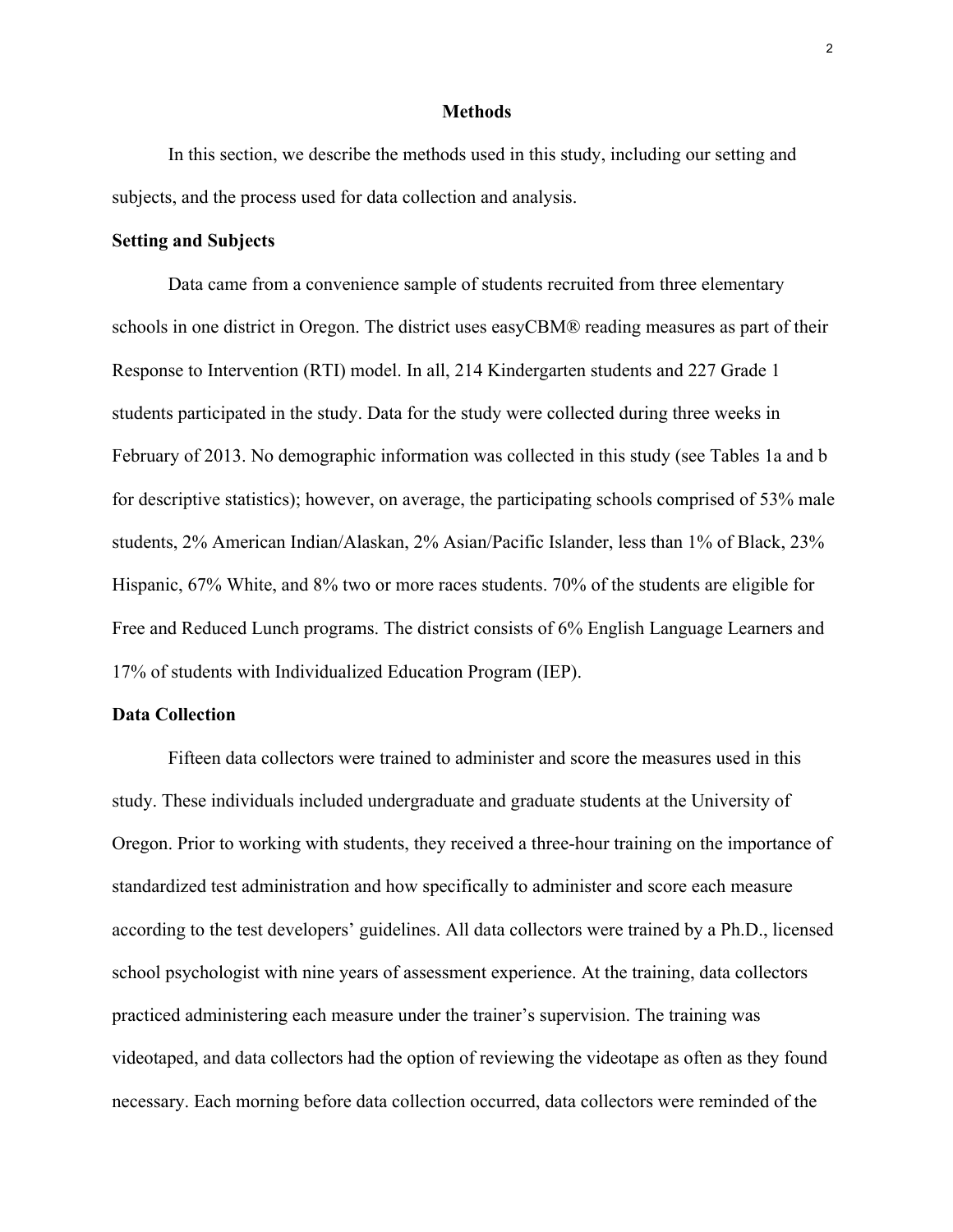key administration procedures to be used during data collection.

Additionally, the trainer conducted observations of data collectors and provided feedback throughout the study. To ensure that scoring procedures were implemented with fidelity, the scoring of each student's test packet containing all the measures was checked by another data collector, followed by random checks conducted by the trainer. Once data collection was complete, each participating teacher was given \$100 to be used for classroom supplies to thank them for their assistance in the study.

# **Measures**

We first describe the easyCBM® reading measures for Kindergarten and Grade 1, followed by the comparator measures. Additional technical information for the easyCBM® early reading assessments can be found in Lai et al. (2010), and reliability information in Anderson et al. (2012), Patarapichayatham et al. (2011), and Alonzo and Tindal (2007, 2009).

To avoid form-effects, all easyCBM® and comparator measures were combined into a test booklet organized such that they were administered in one of two rotations (see Table 2)

Table 2

*Organization of Measures for Test Administration*

| Grade | Rotation       |                                    | <b>Order of Measures</b>           |              |              |
|-------|----------------|------------------------------------|------------------------------------|--------------|--------------|
| K     |                | DIBELS ISF, PSF, LNF               | easyCBM® PS, LN, LS,<br><b>WRF</b> | <b>TOWRE</b> | <b>CTOPP</b> |
|       | $\overline{2}$ | easyCBM® PS, LN, LS,<br><b>WRF</b> | DIBELS ISF, PSF, LNF               | <b>CTOPP</b> | <b>TOWRE</b> |
|       |                | DIBELS PSF, LNF, NWF               | easyCBM® PS, LN, LS,<br><b>WRF</b> | <b>CTOPP</b> | <b>TOWRE</b> |
|       | $\overline{2}$ | easyCBM® PS, LN, LS,<br>WRF        | DIBELS PSF, LNF, NWF TOWRE         |              | <b>CTOPP</b> |

*Note.* **ISF** = Initial Sound Fluency,  $PSF =$  Phoneme Segmenting Fluency, LNF = Letter Naming Fluency,  $PS =$  phoneme segmenting,  $LN =$  Letter names,  $LS =$  Letter sounds,  $WRF =$  Word reading fluency.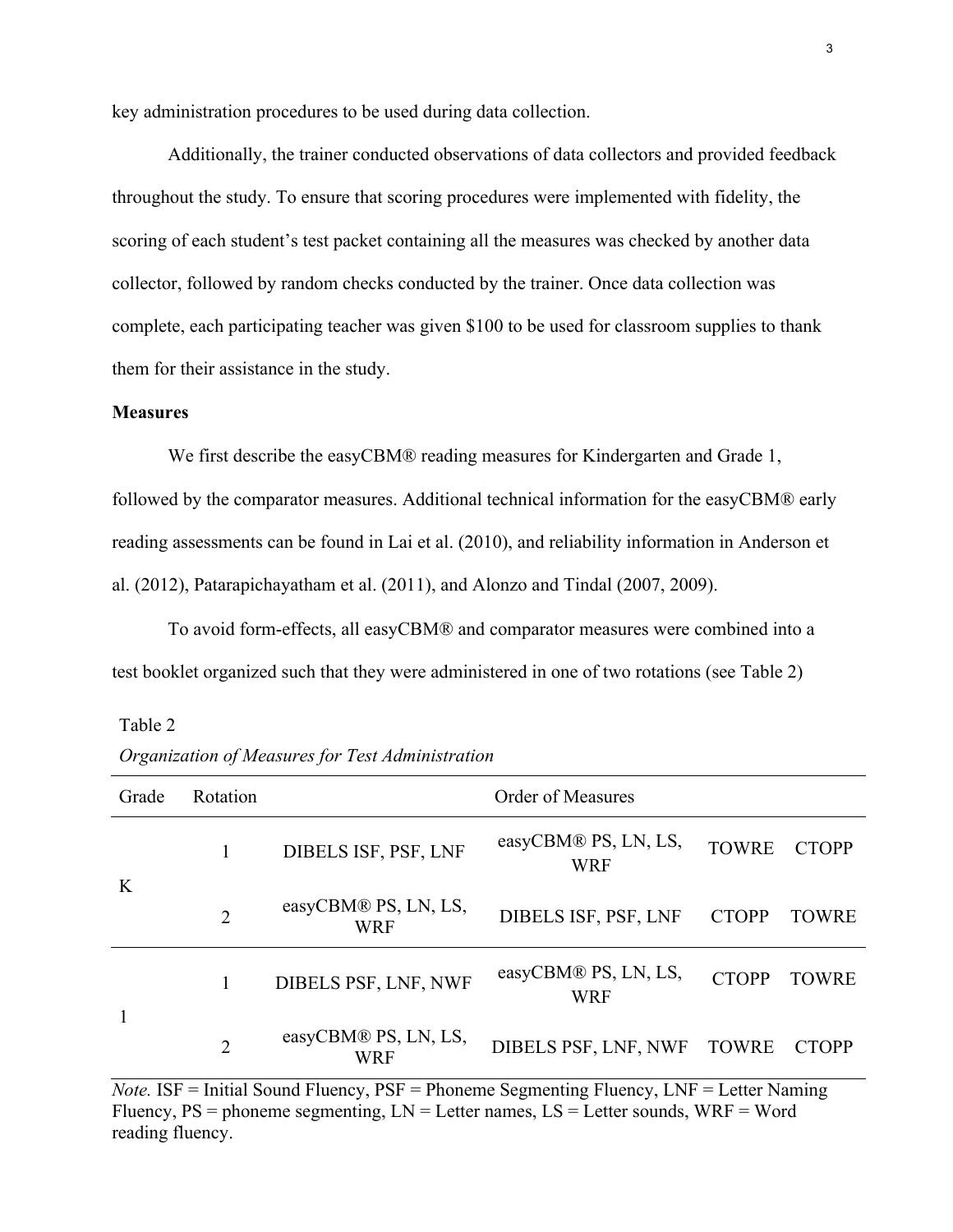# **Kindergarten and Grade 1 easyCBM® Measures**

**Phoneme Segmenting measures.** The Phoneme Segmenting measure tests students' ability to segment a word into its constituent phonemes. In this individually-administered measure, test administrators follow a standard written protocol on which is listed a series of words. They say each word aloud, asking students to segment the word into its individual sounds. As students finish segmenting one word, test administrators provide the next word verbally, repeating this sequence for 60 seconds as students segment as many words into phonemes as they can. As students say the phonemes, assessors indicate on their own test protocol each phoneme the student correctly segments. Student self-corrections are counted as correct responses, and students are prompted to go on if they hesitate for more than three seconds. At the end of the allotted time, the assessor marks the last phoneme produced and calculates the total number of phonemes segmented correctly to arrive at the student's score, phonemes segmented correctly in one minute.

**Letter Names measures.** The Letter Names measure tests students' ability to name the letters of the English alphabet, both in their lower case and capitalized forms. In this individually-administered measure, students are shown a series of letters organized in a chart on one side of a single sheet of paper and given 60 seconds to name as many of them as they can. A trained assessor follows along as the student names the letters, indicating on his/her own test protocol each letter the student reads incorrectly and prompting the student to go on if he/she hesitates at a letter for more than three seconds. Student self-corrections are counted as correct responses. At the end of the allotted time, the assessor marks the last letter named and calculates the total number of letters read correctly to arrive at the student's score, letters named correctly in one minute.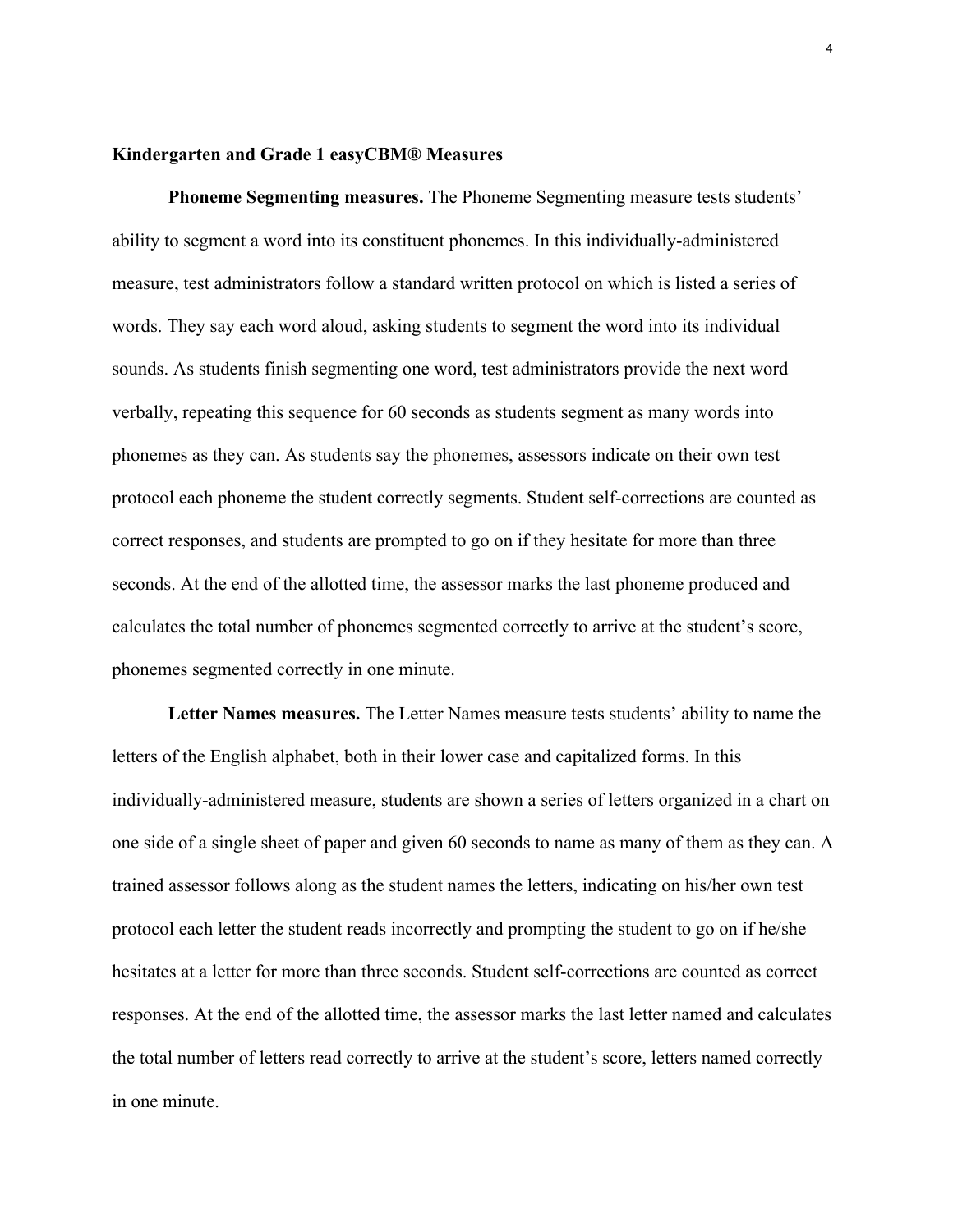**Letter Sounds measures.** The Letter Sounds measure tests students' ability to identify the sounds associated with the letters of the English alphabet, both in their lower case and capitalized forms. In this individually-administered measure, students are shown a series of letters organized in a chart on one side of a single sheet of paper and given 60 seconds to name as many of them as they can. A trained assessor follows along as the student produces the sounds associated with each of the letters, indicating on his/her own test protocol each letter for which the student fails to correctly identify the sound and prompting the student to go on if he/she hesitates at a letter for more than three seconds. Student self-corrections are counted as correct responses. At the end of the allotted time, the assessor marks the last letter sound produced and calculates the total number of letter sounds produced correctly to arrive at the student's score, letter sounds produced correctly in one minute.

**Word Reading Fluency measures.** The Word Reading Fluency measure tests students' ability to read both sight-words and words following regular patterns of letter/sound correspondence in the English language, allowing them to be easily decodable. In this individually-administered measure, students are shown a series of words organized in a chart on one side of a single sheet of paper and given 60 seconds to read as many of them as they can. A trained assessor follows along as the student reads the words, indicating on his/her own test protocol each word the student reads incorrectly and prompting the student to go on if he/she hesitates at a word for more than three seconds. Student self-corrections are counted as correct responses. At the end of the allotted time, the assessor marks the last word read and calculates the total number of words read correctly to arrive at the student's score, words read correctly in one minute.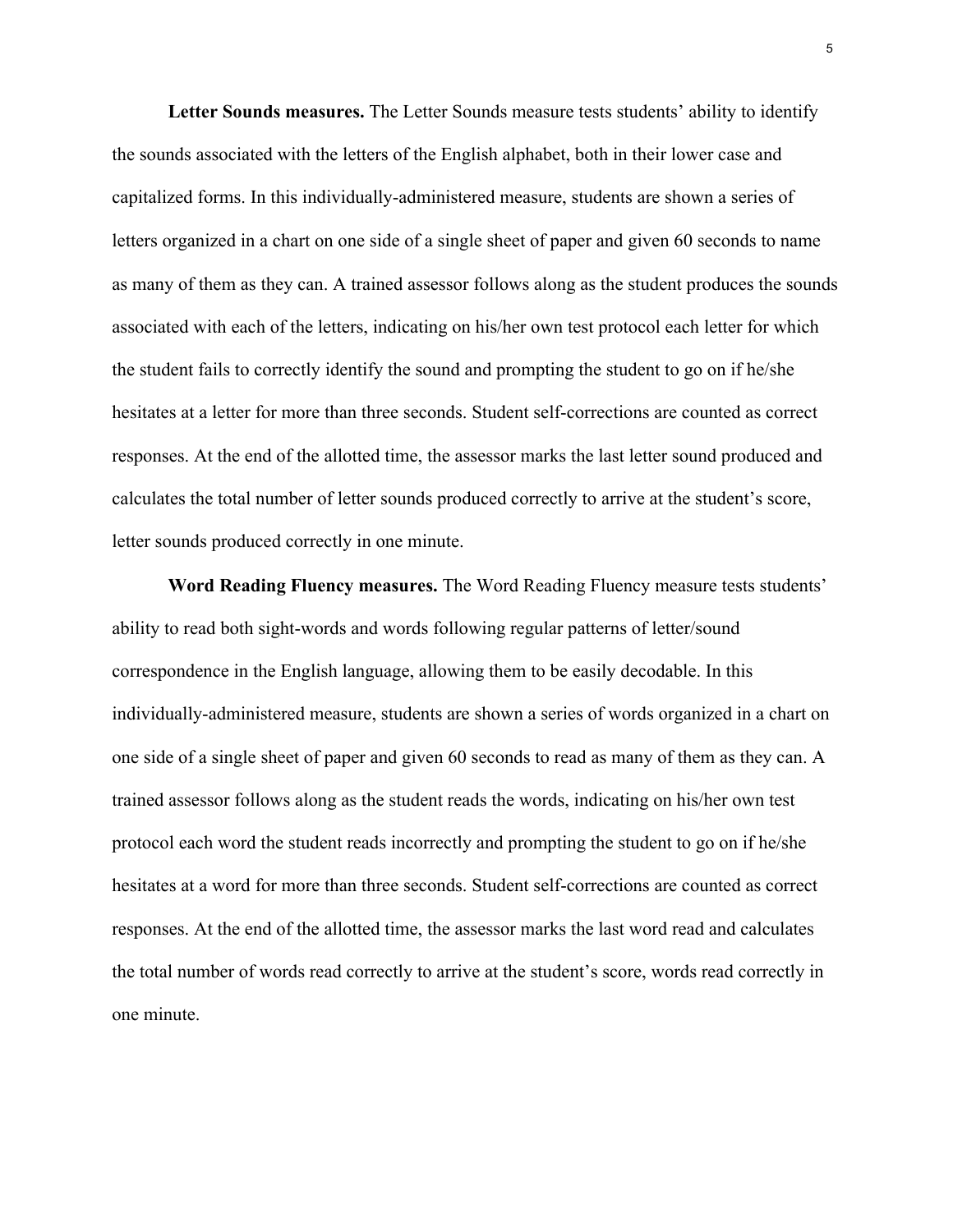## **Comparator Measures**

In the next section, we provide a brief description of each of the comparator measures included in the study.

## **The Dynamic Indicators of Basic Early Literacy Skills (DIBELS)**

The DIBELS (6th edition; Good & Kaminski, 2001) are standardized and individually administered one-minute measures that assess reading fluency rates and accuracy. The measures represent the essential early literacy domains discussed in the National Reading Panel's report (National Institute of Child Health and Human Development, 2000) to assess student development of phonological awareness, alphabetic understanding, and automaticity and fluency with code. Each measure of the DIBELS has demonstrated reliability, has been shown to be useful in identifying students who are not progressing as expected, and is predictive of later reading proficiency (Good & Kaminski, 2002). Correlation results reported from concurrent validity studies comparing DIBELS to other measures of cognitive ability, readiness, teacher ratings, and oral reading fluency range from .46 to .85 for the Kindergarten measures (Kaminski & Good, 1996). Studies comparing the CTOPP to the DIBELS assessments report a moderate relation between the Phonological Awareness Composite of the CTOPP and the Initial Sound Fluency, Letter Naming Fluency, and Phoneme Segmentation Fluency subtests of DIBELS (Hintze, Ryan, & Stoner, 2003; Tanner, 2006), with correlations around .55. Table 3 lists the DIBELS measures used for this study.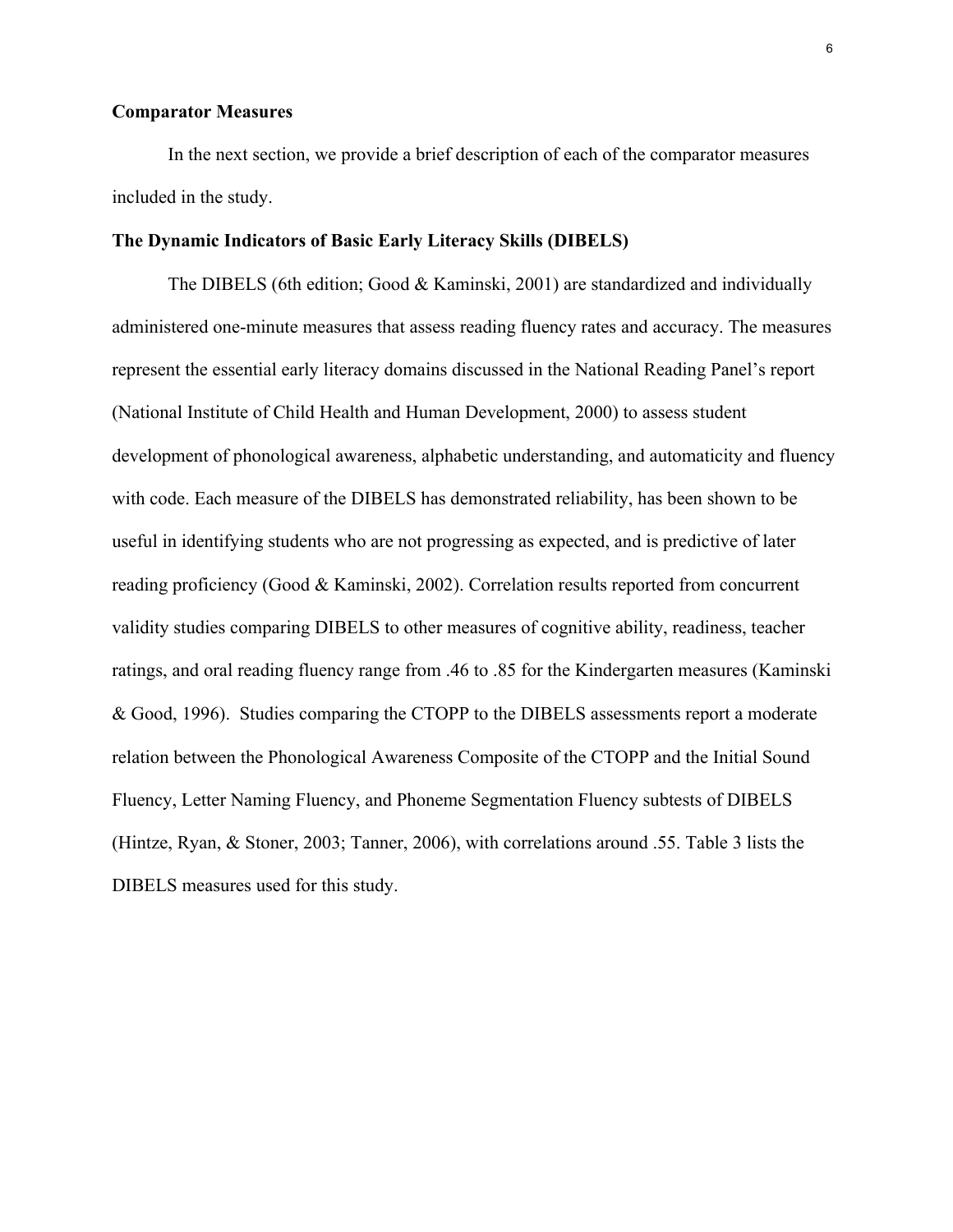Table 3 *DIBELS Measures Used*

| Grade        | Measure                           | Probe       |
|--------------|-----------------------------------|-------------|
|              | <b>Phoneme Segmenting Fluency</b> | Benchmark 2 |
| Kindergarten | Letter Naming Fluency             | Benchmark 2 |
|              | Initial Sound Fluency             | Benchmark 2 |
|              | <b>Phoneme Segmenting Fluency</b> | Benchmark 2 |
|              | Letter Naming Fluency             | Benchmark 1 |
|              | Nonsense Word Fluency             | Benchmark 2 |

**DIBELS Grade K and 1 Phoneme Segmenting Fluency (PSF)**. This task measures children's ability to segment words into phonemes. The examiner asks children to say individually each of the phonemes in three- and four-phoneme words. Tests are administered for 60 seconds, at the end of which time, test administrators note the students' score, phonemes segmented correctly in one minute. This measure measures the same skills as the Grades K and 1 easyCBM® Phoneme Segmentation measures.

**DIBELS Grade K Initial Sound Fluency (ISF).** The ISF measures children's awareness of the initial sounds in words. The examiner provides the names of four pictures at a time (16 pictures total), and children are required to identify the picture that begins with the sound produced by the examiner. Children are also asked to produce the beginning sounds of words presented orally by the examiner. The score is the total number of onsets correctly produced in 1 minute. This measure measures the same skills as the Grades K easyCBM® Letter Sounds measure.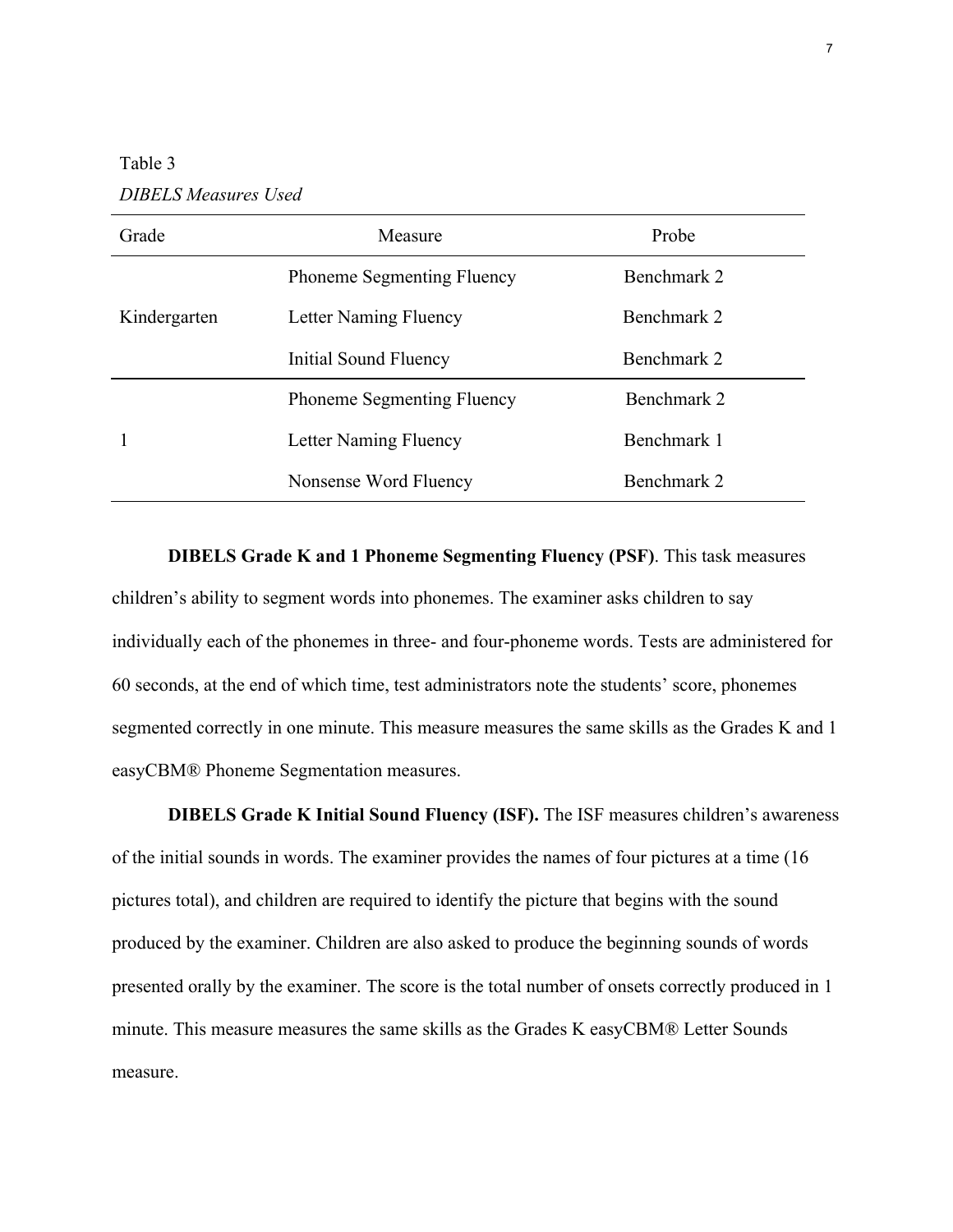**DIBELS Grade 1 Nonsense Word Fluency (NWF).** The NWF assesses children's ability to use letter-sound correspondence to decode words. In this task, children are presented with printed vowel-consonant or consonant-vowel-consonant nonsense words (e.g., foj, hon, tum) and asked to produce verbally the individual letter sound of each letter or verbally produce, or read, the whole nonsense word. The test is administered one-on-one to students for a period of 60 seconds, after which the score is reported as words read correctly per minute. NWF, particularly for the measure's aim to assess letter-sound correspondence, was selected for this study because DIBELS has no ISF measures for Grade 1 (i.e. corresponding to the easyCBM® Grade 1 Letter Sounds measure).

**DIBELS Grade K and 1 Letter Naming Fluency (LNF).** The LNF measure assesses children's ability to rapidly identify upper- and lowercase letters of the alphabet arranged in a random order. Children are asked to name as many letters as he or she can in 1 minute. The score is the total number of letters named correctly. The skills measures in the DIBELS LNF corresponds to the Grades K and 1 easyCBM® Letter Names measures.

## **The Comprehensive Test of Phonological Processing (CTOPP)**

The Comprehensive Test of Phonological Processing (CTOPP) for ages 7-24 includes six core measures (Elision, Blending Words, Memory for Digits, Rapid Digit Naming, Nonword Repetition, and Rapid Letter Naming), all designed to be individually administered (Torgesen, Wagner, & Rashotte, 1999). The CTOPP is normed on a nationally representative sample of 1,656 people in 30 states. Test-retest reliability estimates, gathered over a year of studies, indicate reliabilities ranging from .70 to .94, with an overall median time sampling reliability estimate of .84. Content development and validation of the CTOPP uses both conventional item analysis and item response theory modeling. Criterion-predictive validity of the CTOPP indicates strong relations with measures of word identification, word analysis, sight word efficiency,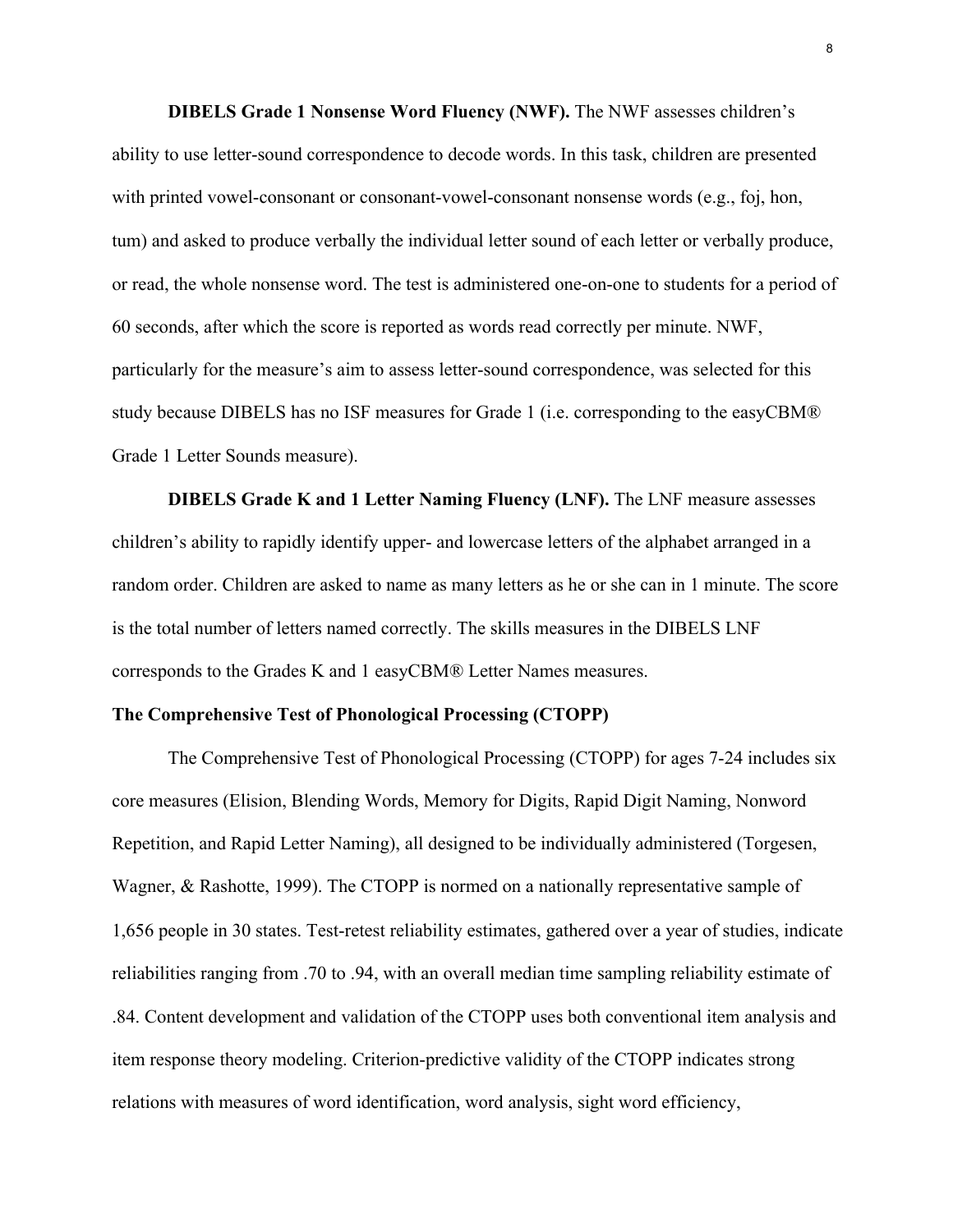phonemic decoding efficiency, and connected reading. Construct validity evidence for the measure includes confirmatory factor analyses that suggest three distinct yet correlated phonological processing abilities.

The CTOPP manuals recommend three subtests (Elision, Blending Words, and Sound Matching) for 5- and 6-year-old and two subtests (Elision and Blending Words) for 7- through 24-years-old to measure phonological awareness. However, in our study, we selected a single measure, Elision, from the possible CTOPP assessments of phonological awareness to administer due to concerns from our participating teachers about overwhelming the Kindergarten and firstgrade students with too many tests in a short period of time. This subtest assesses the ability to manipulate sounds in words. The student listens to an orally presented word, says the word, listens to an orally presented sound in that word, removes that sound from the word, and says the resulting word.

# **Test of Word Reading Efficiency (TOWRE)**

The second edition Test of Word Reading Efficiency (TOWRE-2; Torgesen, Wagner, & Rashotte. (1999) measures the ability to pronounce printed words. The TOWRE–2 is normed on a sample of over 1,700 from 12 states and Washington, DC. The test developer reports high average test–retest reliability for the same form (exceeds .90) and high alternate form reliability on the subtests (.87). The test administration time is 45 seconds. Students are asked to read as many words as possible from a list of words of increasing difficulty arranged in four columns. The score is reported as the number of correctly read words. Form A of the Sight Word Efficiency subtest was used for this study.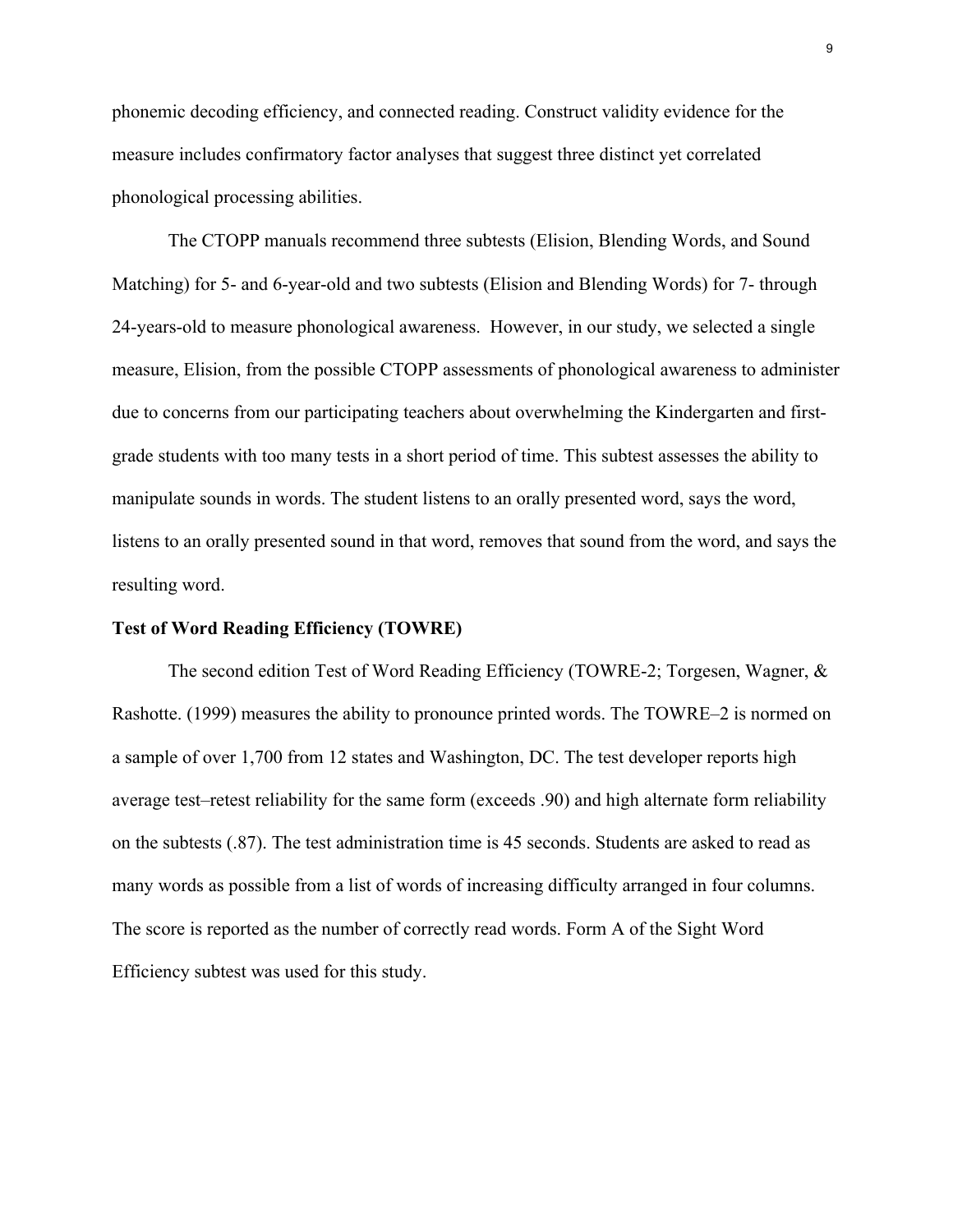# **Data Preparation and Analysis**

Before data were analyzed, missing scores were coded to several categories: Absent, Moved, No Scores, Invalid, Teacher Refused, Student Refused, and Not Tested (see Table 4 for the frequencies of missing students in the Kindergarten sample and Table 5 for the frequencies of missing data for the Grade 1 sample).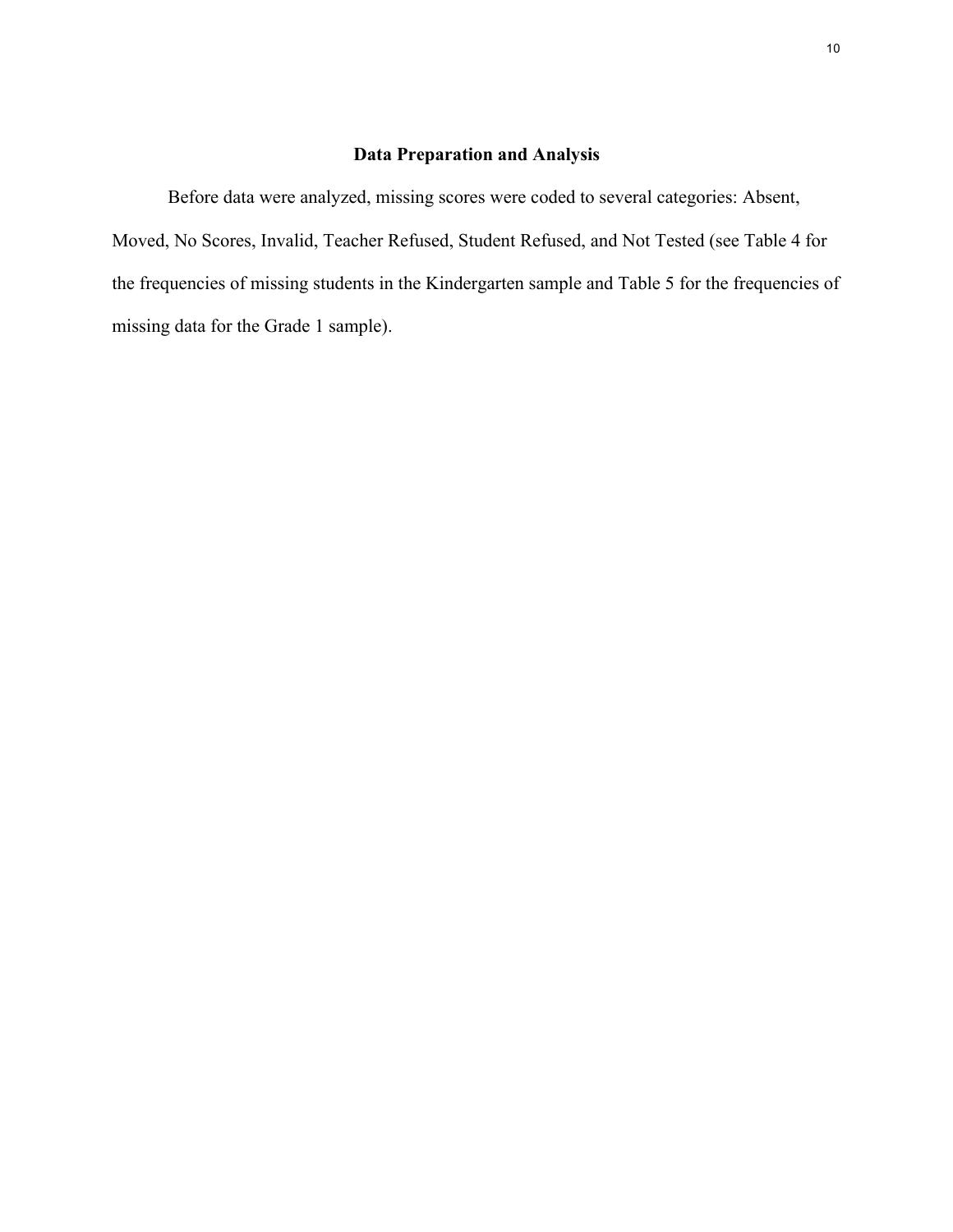# Table 4

# *Frequencies of Missing Scores by Reason – Grade K*

|                                          |                 |       | N <sub>o</sub> | Invalid        | Teacher<br>Refused | Student<br>Refused | <b>Not</b><br>Tested | Total            |       |  |
|------------------------------------------|-----------------|-------|----------------|----------------|--------------------|--------------------|----------------------|------------------|-------|--|
| Measure                                  | Absent          | Moved | Scores         |                |                    |                    |                      | $\boldsymbol{n}$ | $\%$  |  |
| easyCBM® Phoneme Segmenting              | 7               | 9     |                |                | $\overline{2}$     | $\overline{4}$     | 24                   | 46               | 16.85 |  |
| easyCBM® Letter Names                    | $\overline{7}$  | 9     |                |                | $\overline{2}$     | $\overline{3}$     | 24                   | 45               | 16.48 |  |
| easyCBM® Letter Sounds                   | $\overline{7}$  | 9     |                |                | $\overline{2}$     | $\overline{4}$     | 24                   | 46               | 16.85 |  |
| <b>DIBELS</b> Initial Sound Fluency      | $7\phantom{.0}$ | 9     | $\mathbf{1}$   | $\mathbf{1}$   | $\overline{2}$     | $\overline{2}$     | 24                   | 46               | 16.85 |  |
| <b>DIBELS</b> Phoneme Segmenting Fluency | 7               | 9     |                |                | $\overline{2}$     | $\overline{2}$     | 24                   | 44               | 16.12 |  |
| <b>DIBELS Letter Naming Fluency</b>      | $\overline{7}$  | 9     |                |                | $\overline{2}$     | $\overline{4}$     | 24                   | 46               | 16.85 |  |
| easyCBM® Word Reading Fluency            | $\overline{7}$  | 9     |                |                | $\overline{2}$     | $\overline{4}$     | 24                   | 46               | 16.85 |  |
| <b>TOWRE</b>                             | $\tau$          | 9     | 37             | $\blacksquare$ | $\overline{2}$     | 6                  | 24                   | 85               | 31.14 |  |
| <b>CTOPP</b>                             | $\overline{7}$  | 9     |                | $\overline{4}$ | $\overline{2}$     | $\overline{4}$     | 24                   | 50               | 18.32 |  |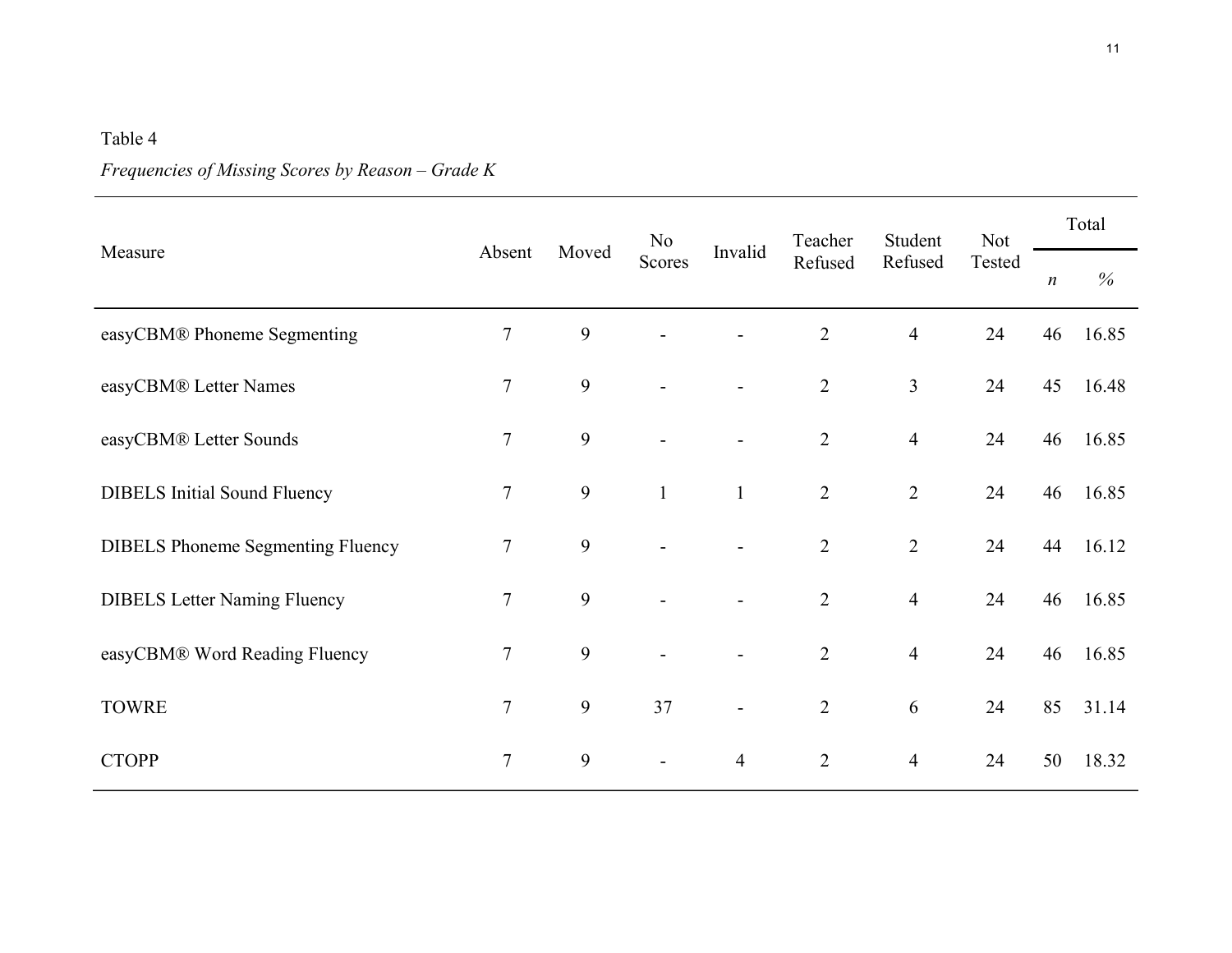*Note*. Absent – Student was absent. Moved – Student moved. No Scores – Testing was discontinued. Invalid – Invalid test administration. Teacher Refused – Student's teacher did not allow student to participate in study, Student Refused – Student did not want to participate in the study , and Not Tested – Students did not get tested within the study's timeline.

# Table 5

*Frequencies of Missing Scores by Reason – Grade 1*

|                                          |                          |       | N <sub>o</sub> | Invalid | Teacher      | Student      | <b>Not</b> | Total            |               |  |
|------------------------------------------|--------------------------|-------|----------------|---------|--------------|--------------|------------|------------------|---------------|--|
| Measure                                  | Absent                   | Moved | Score          | Score   | Refused      | Refused      | Tested     | $\boldsymbol{n}$ | $\frac{0}{0}$ |  |
| <b>DIBELS</b> Phoneme Segmenting Fluency |                          | 5     |                |         | $\mathbf{1}$ | $\mathbf{1}$ | 10         | 17               | 7.36          |  |
| <b>DIBELS</b> Letter Naming Fluency      | $\overline{\phantom{a}}$ | 5     |                |         | $\mathbf{1}$ | $\mathbf{1}$ | 10         | 17               | 7.36          |  |
| <b>DIBELS Nonsense Word Fluency</b>      |                          | 5     |                |         | $\mathbf{1}$ | $\mathbf{1}$ | 10         | 17               | 7.36          |  |
| easyCBM® Phoneme Segmenting              |                          | 5     |                |         | $\mathbf{1}$ | $\mathbf{1}$ | 10         | 17               | 7.36          |  |
| easyCBM® Letter Names                    |                          | 5     |                |         | $\mathbf{1}$ | $\mathbf{1}$ | 10         | 17               | 7.36          |  |
| easyCBM® Letter Sounds                   | $\overline{a}$           | 5     |                |         | $\mathbf{1}$ | $\mathbf{1}$ | 10         | 17               | 7.36          |  |
| easyCBM® Word Reading Fluency            |                          | 5     |                |         | $\mathbf{1}$ | $\mathbf{1}$ | 10         | 17               | 7.36          |  |
| <b>TOWRE</b>                             |                          | 5     | $\overline{4}$ |         | $\mathbf{1}$ | $\mathbf{1}$ | 10         | 17               | 9.09          |  |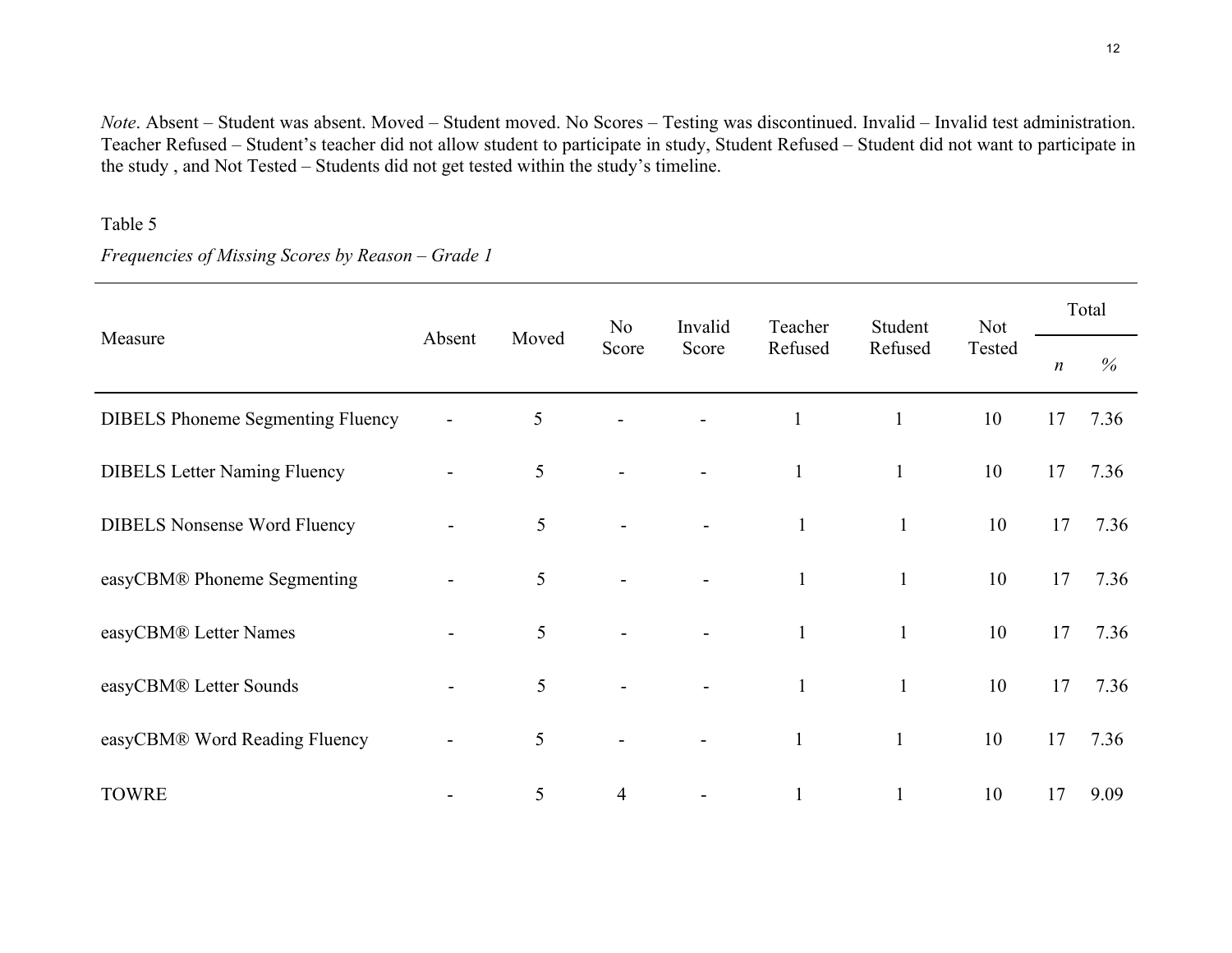| <b>CTOPP</b> |  |  |  |  | $-5$ $-1$ $1$ $10$ $17$ $7.36$ |  |  |  |  |
|--------------|--|--|--|--|--------------------------------|--|--|--|--|
|--------------|--|--|--|--|--------------------------------|--|--|--|--|

*Note*. Absent – Student was absent. Moved – Student moved. No Scores – Testing was discontinued. Invalid – Invalid test administration. Teacher Refused – Student's teacher did not allow student to participate in study, Student Refused – Student did not want to participate in the study , and Not Tested – Students did not get tested within the study's timeline.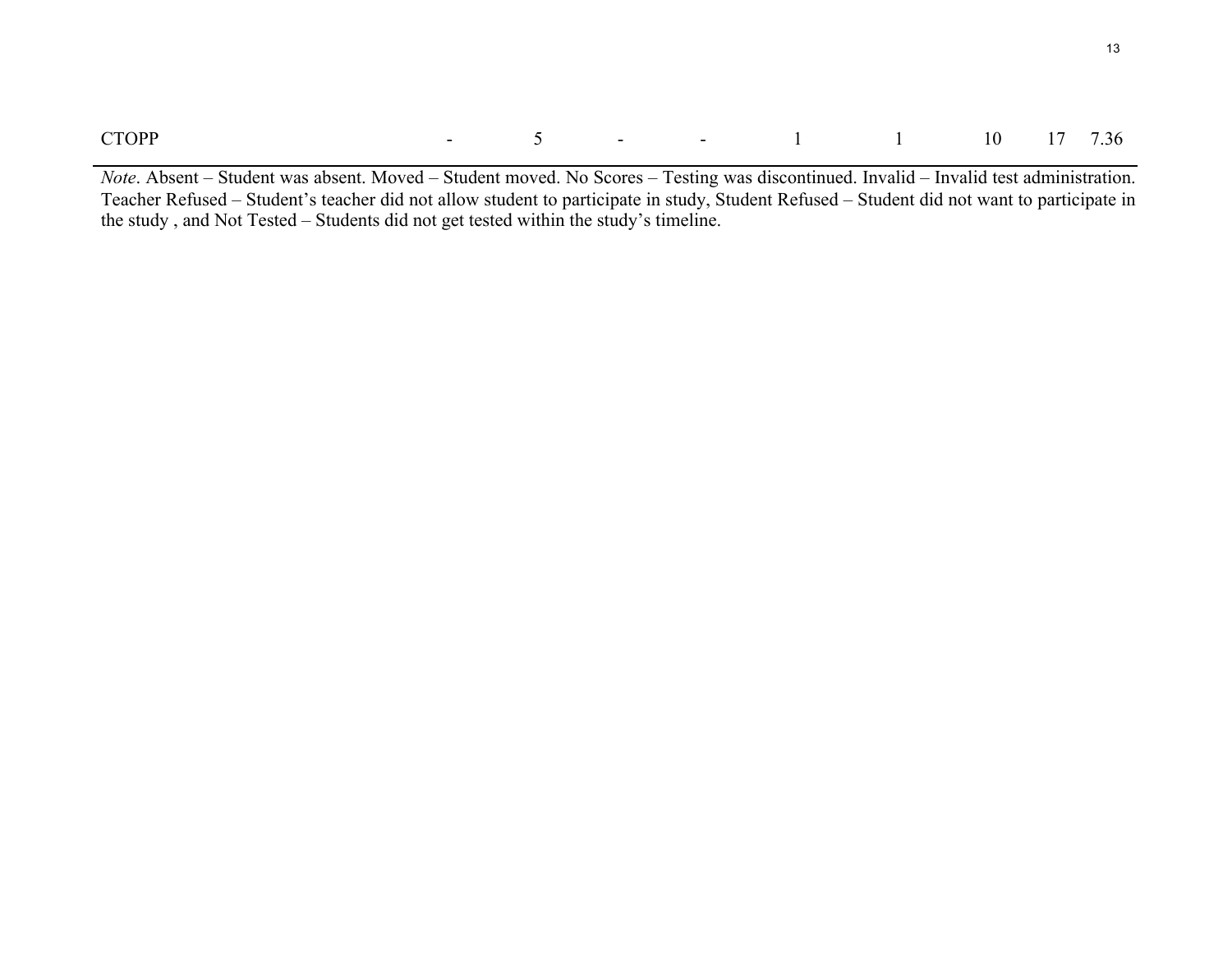To gather criterion-related validity evidence for the easyCBM® reading measures, we conducted correlation analyses using the comparator measures listed in Table 6.

Table 6

*Measures Used in this Study*

| Grade | easyCBM®                | Comparator                                                   |  |  |  |
|-------|-------------------------|--------------------------------------------------------------|--|--|--|
|       | <b>Letter Names</b>     | <b>DIBELS</b> Letter Naming Fluency                          |  |  |  |
|       | Letter Sounds           | <b>DIBELS</b> Initial Sound Fluency                          |  |  |  |
| K     | Phoneme<br>Segmenting   | DIBELS Phoneme Segmenting Fluency & CTOPP Elision            |  |  |  |
|       | Word Reading<br>Fluency | DIBELS Oral Reading Fluency & TOWRE<br>Sight Word Efficiency |  |  |  |
|       | <b>Letter Names</b>     | <b>DIBELS</b> Letter Naming Fluency                          |  |  |  |
|       | <b>Letter Sounds</b>    | <b>DIBELS</b> Initial Sound Fluency                          |  |  |  |
|       | Phoneme<br>Segmenting   | DIBELS Phoneme Segmenting Fluency & CTOPP Elision            |  |  |  |
|       | Word Reading<br>Fluency | DIBELS Oral Reading Fluency & TOWRE<br>Sight Word Efficiency |  |  |  |

Prior to conducting the analyses, we checked assumptions of linearity and normality of distribution, both of which should be met to justify using a Pearson's correlation. For most of the measures, these assumptions were not met; therefore, we used the Spearman's rank correlation, a non-parametric statistic. The Pearson's coefficient (*r*), measures the strength and direction of the linear relationship between two measures: *r* can range from -1 to +1, with -1 indicating a perfect negative correlation, +1 indicating a perfect positive correlation, and 0 indicating no correlation at all. Similar to the Pearson's coefficient, the Spearman's correlation coefficient (*rs*) also indicates the strength of a pair of measures, but specifically the monotonic relation between paired data. A monotonic function is one that either never increases or never decreases as its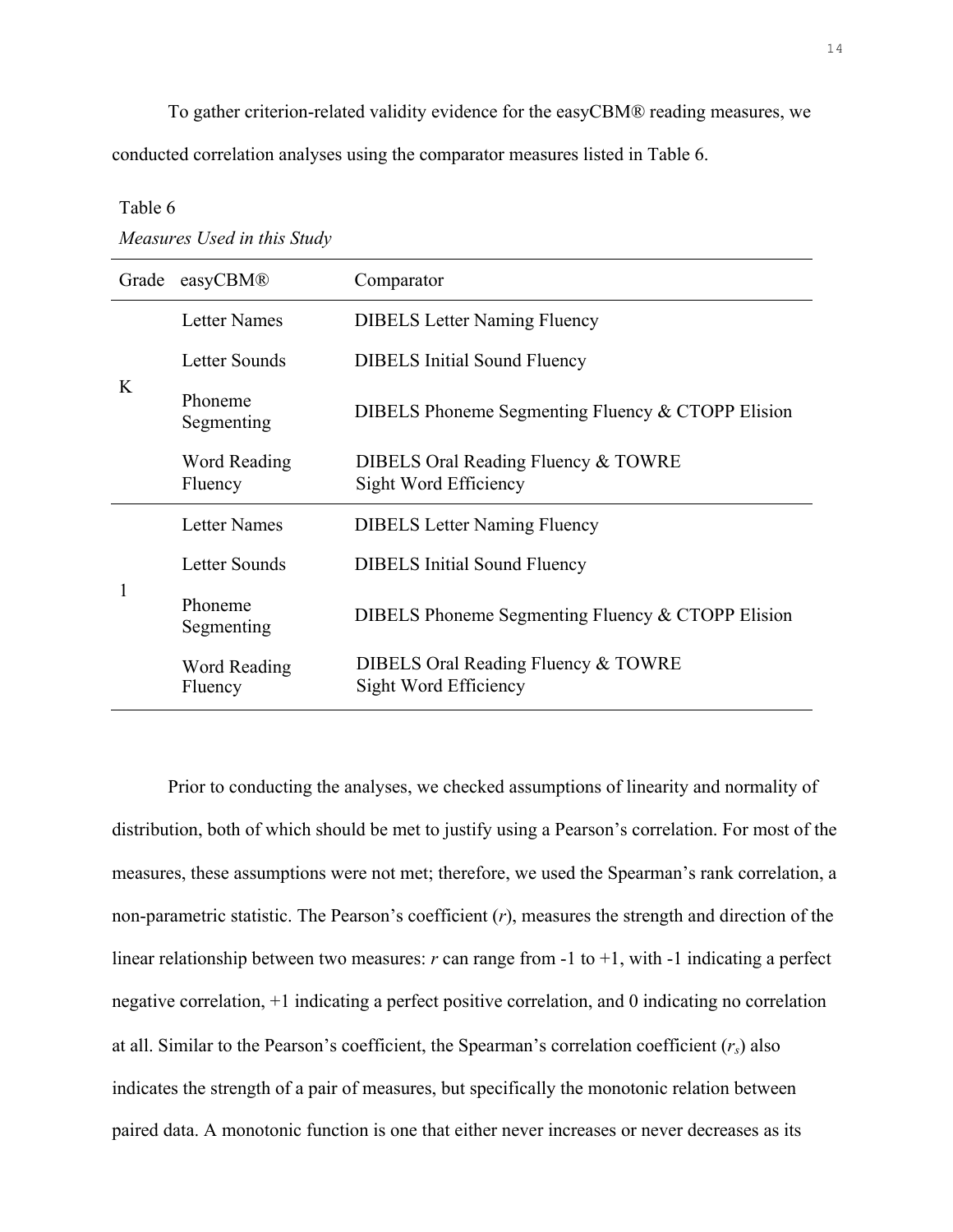independent variable increases. Interpretation of  $r<sub>s</sub>$  is similar to interpretation of Pearson's correlation coefficient, with the closer  $r_s$  is to  $\pm 1$ , the stronger the monotonic relationship.

## **Results**

Descriptive statistics for the Kindergarten sample are presented in Table 7. Within the Kindergarten sample, only 188 students were administered the TOWRE due to scheduling conflicts during our three weeks of data collection. Sample sizes for the other measures ranged from a low of 223 for the CTOPP to a high of 229 for the DIBELS Phoneme Segmenting Fluency measure.

| Measure                                  | $\boldsymbol{n}$ | Min              | Max | M     | SD    |
|------------------------------------------|------------------|------------------|-----|-------|-------|
| easyCBM® Phoneme Segmenting              | 227              | $\boldsymbol{0}$ | 91  | 37.94 | 16.88 |
| easyCBM® Letter Names                    | 228              | $\overline{2}$   | 76  | 34.72 | 14.94 |
| easyCBM® Letter Sounds                   | 227              | $\boldsymbol{0}$ | 59  | 22.48 | 11.87 |
| <b>CTOPP</b>                             | 223              | $\boldsymbol{0}$ | 19  | 4.56  | 3.51  |
| <b>DIBELS</b> Phoneme Segmenting Fluency | 229              | $\boldsymbol{0}$ | 72  | 35.45 | 14.59 |
| <b>DIBELS Letter Naming Fluency</b>      | 227              | $\boldsymbol{0}$ | 73  | 29.38 | 16.42 |
| <b>DIBELS</b> Initial Sound Fluency      | 227              | $\boldsymbol{0}$ | 51  | 18.85 | 8.95  |
| easyCBM® Word Reading Fluency            | 227              | $\boldsymbol{0}$ | 70  | 7.18  | 11.15 |
| <b>TOWRE</b>                             | 188              | $\boldsymbol{0}$ | 59  | 7.43  | 11.29 |

*Table 7 Descriptive Statistics, Kindergarten Sample*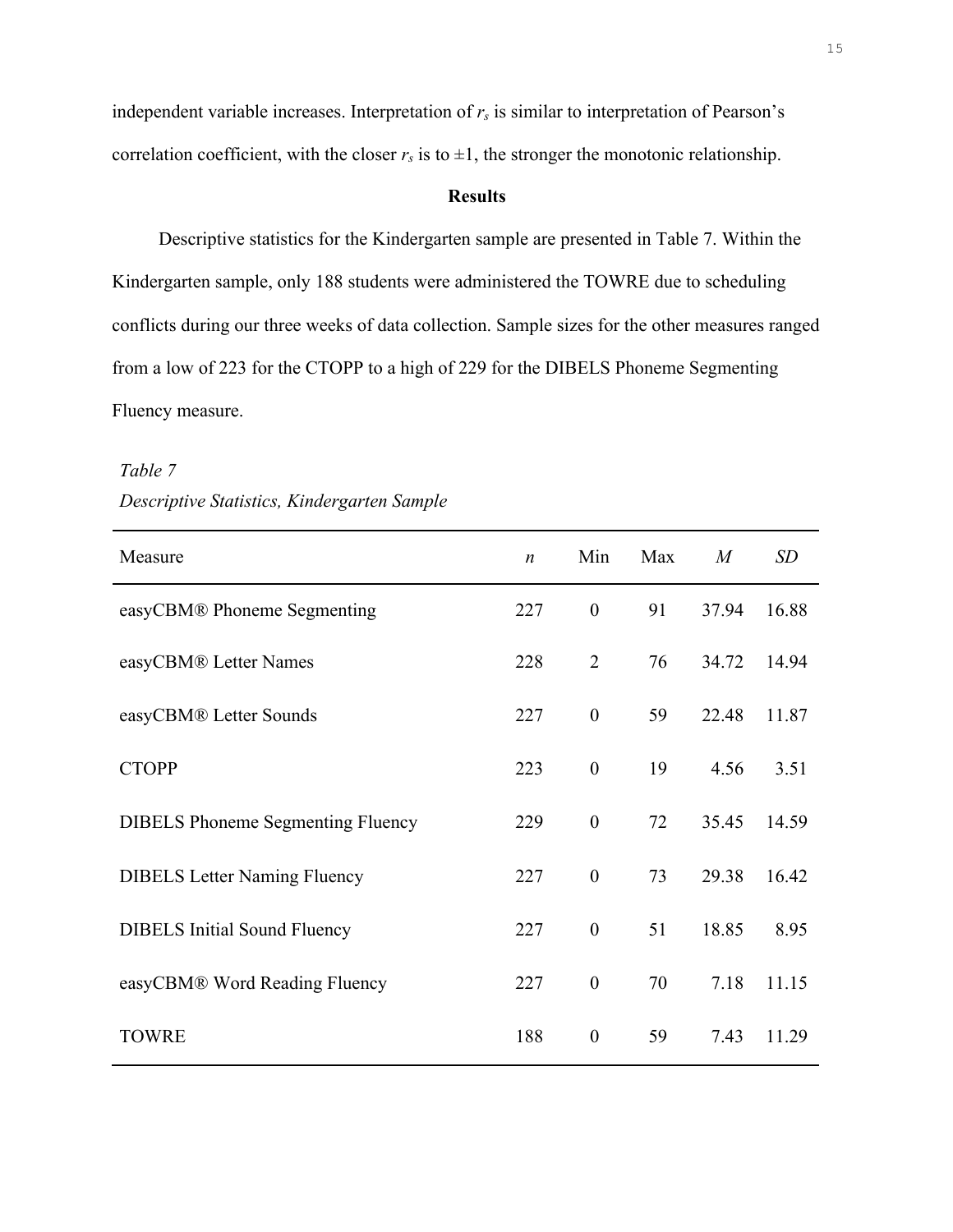Within the Grade 1 sample, we administered all measures to 214 students, with the exception of the CTOPP, which was only administered to 210 students due to absences on the days we collected data (See Table 8 for descriptive statistics).

## Table 8

### *Descriptive Statistics, Grade 1 Sample*

| Measure                                  | $\boldsymbol{n}$ | Min              | Max | M     | <b>SD</b> |
|------------------------------------------|------------------|------------------|-----|-------|-----------|
| easyCBM® Phoneme Segmenting              | 214              | 29               | 93  | 55.78 | 12.71     |
| easyCBM® Letter Names                    | 214              | 11               | 94  | 61.25 | 15.32     |
| easyCBM® Letter Sounds                   | 214              | 19               | 85  | 48.41 | 13.76     |
| <b>CTOPP</b>                             | 214              | $\boldsymbol{0}$ | 19  | 8.32  | 5.07      |
| <b>DIBELS</b> Phoneme Segmenting Fluency | 214              | 16               | 95  | 53.63 | 13.46     |
| <b>DIBELS</b> Letter Naming Fluency      | 214              | 9                | 93  | 56.08 | 15.84     |
| <b>DIBELS Nonsense Word Fluency</b>      | 214              | 3                | 154 | 55.81 | 28.10     |
| easyCBM® Word Reading Fluency            | 214              | $\boldsymbol{0}$ | 101 | 32.16 | 21.30     |
| <b>TOWRE</b>                             | 210              | $\mathbf{1}$     | 67  | 28.61 | 15.60     |

Overall, the correlation between the easyCBM® PS and the DIBELS PSF was moderate to high, with  $r_s$  = .85 for Kindergarten and  $r_s$  = .75 for Grade 1. When easyCBM® PS was compared to the CTOPP Elision subtest, the correlation was low for Kindergarten ( $r_s$  = .39) and statistically non-significant for Grade 1 ( $r_s = .05$ ;  $p > .05$ ).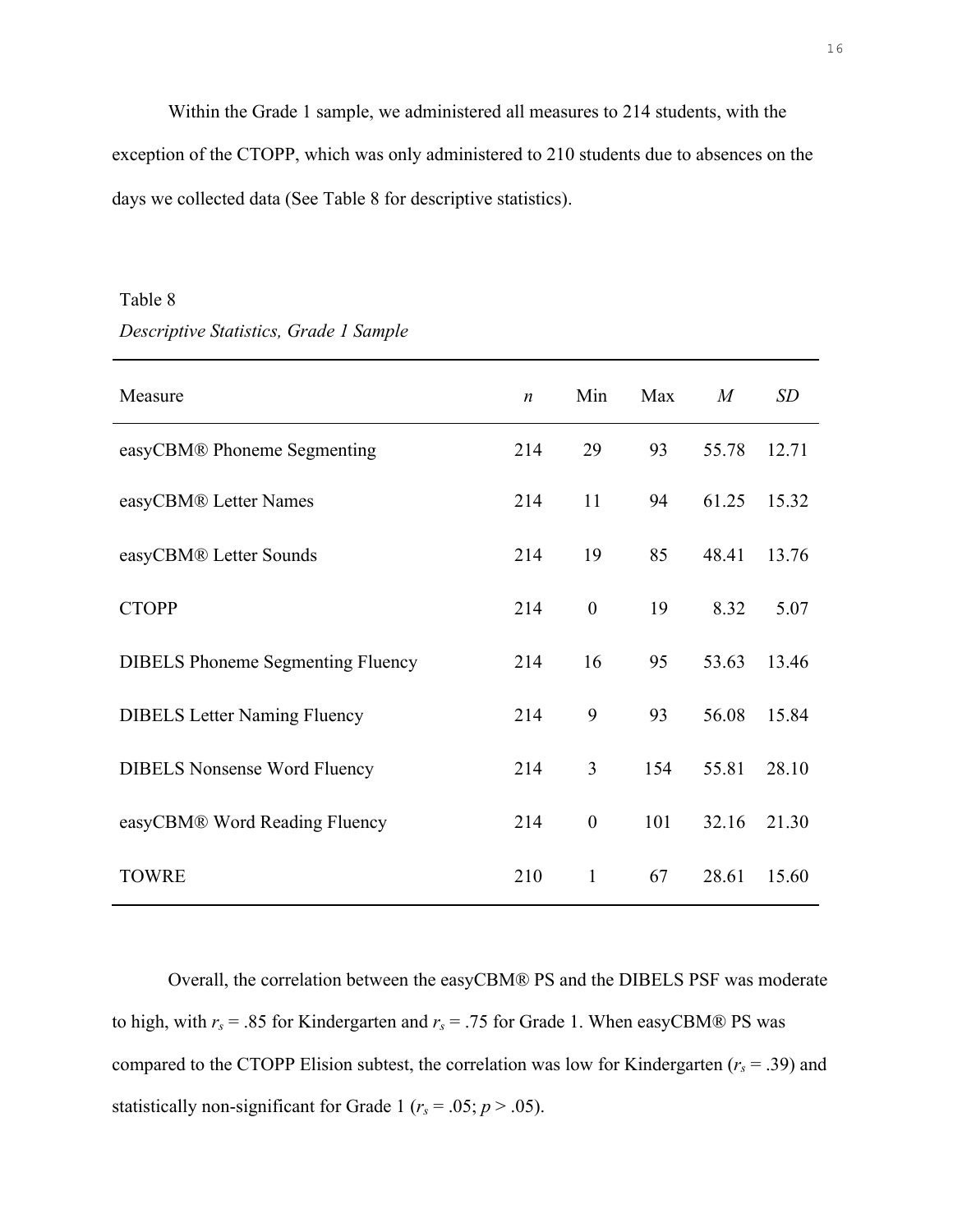The correlation between the easyCBM® LN and the DIBELS LNF measure was high, with  $r_s$  = .86 for Kindergarten and  $r_s$  = .80 for Grade 1. The Kindergarten and Grade 1 easyCBM® LS measures showed moderate correlations with the DIBELS ISF and NWF measures, with  $r_s$  = .55 and .58, respectively. Finally, the correlation between the TOWRE Sight Word Efficiency subtest and the easyCBM® WRF measure was moderately high  $(r_s = .79)$  for Kindergarten and very high ( $r_s$  =.95) for Grade 1. See Tables 9 and 10 for correlation results.

## Table 9

|                           |                  | <b>Comparator Measures</b>                        |                                              |                                              |                         |                                             |  |  |  |
|---------------------------|------------------|---------------------------------------------------|----------------------------------------------|----------------------------------------------|-------------------------|---------------------------------------------|--|--|--|
| easyCBM® Measures         |                  | <b>DIBELS</b><br>Phoneme<br>Segmenting<br>Fluency | <b>DIBELS</b><br>Letter<br>Naming<br>Fluency | <b>DIBELS</b><br>Initial<br>Sound<br>Fluency | <b>CTOPP</b><br>Elision | <b>TOWRE</b><br>Sight<br>Word<br>Efficiency |  |  |  |
| <b>Phoneme Segmenting</b> | $r_{s}$          | $.85**$                                           |                                              |                                              | $.39**$                 |                                             |  |  |  |
|                           | $\boldsymbol{n}$ | 227                                               |                                              |                                              | 222                     |                                             |  |  |  |
| <b>Letter Names</b>       | $r_{s}$          |                                                   | $.86**$                                      |                                              |                         |                                             |  |  |  |
|                           | $\boldsymbol{n}$ |                                                   | 227                                          |                                              |                         |                                             |  |  |  |
| Letter Sounds             | $r_{s}$          |                                                   |                                              | $.55**$                                      |                         |                                             |  |  |  |
|                           | $\boldsymbol{n}$ |                                                   |                                              | 225                                          |                         |                                             |  |  |  |
|                           | $r_{s}$          |                                                   |                                              |                                              |                         | $.79**$                                     |  |  |  |
| Word Reading Fluency      | $\boldsymbol{n}$ |                                                   |                                              |                                              |                         | 188                                         |  |  |  |

# *Spearman's Rho Rank Correlation Results – Kindergarten*

*Note.* **ISF** = Initial Sound Fluency, *PSF* = Phoneme Segmenting Fluency, *LNF* = Letter Naming Fluency,  $PS =$  phoneme segmenting,  $LN =$  Letter names,  $LS =$  Letter sounds,  $WRF =$  Word reading fluency; \*\*. Correlation is significant at the 0.01 level (2-tailed).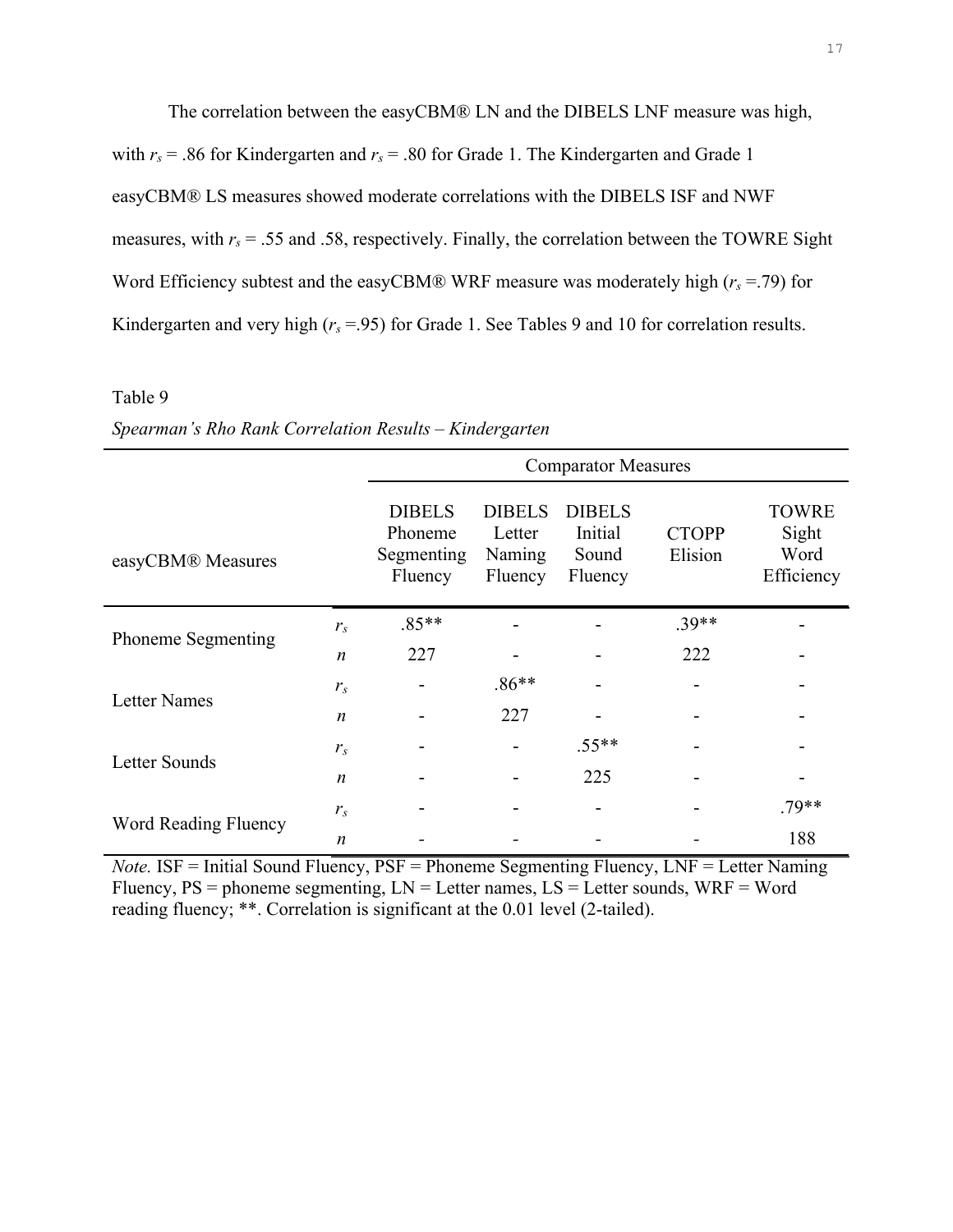### Table 10

|                      |                                                   |                                              |                                              | <b>Comparator Measures</b> |                                             |       |
|----------------------|---------------------------------------------------|----------------------------------------------|----------------------------------------------|----------------------------|---------------------------------------------|-------|
| easyCBM® Measures    | <b>DIBELS</b><br>Phoneme<br>Segmenting<br>Fluency | <b>DIBELS</b><br>Letter<br>Naming<br>Fluency | <b>DIBELS</b><br>Nonsense<br>Word<br>Fluency | <b>CTOPP</b><br>Elision    | <b>TOWRE</b><br>Sight<br>Word<br>Efficiency |       |
|                      | $r_{s}$                                           | $.75**$                                      |                                              |                            | 0.05                                        |       |
| Phoneme Segmenting   | $\boldsymbol{n}$                                  | 214                                          |                                              |                            | 214                                         |       |
| <b>Letter Names</b>  | $r_{s}$                                           |                                              | $.80**$                                      |                            |                                             |       |
|                      | $\boldsymbol{n}$                                  |                                              | 214                                          |                            |                                             |       |
| Letter Sounds        | $r_{s}$                                           |                                              |                                              | $.58**$                    |                                             |       |
|                      | $\boldsymbol{n}$                                  |                                              |                                              | 214                        |                                             |       |
|                      | $r_{s}$                                           |                                              |                                              |                            |                                             | .95** |
| Word Reading Fluency | $\boldsymbol{n}$                                  |                                              |                                              |                            |                                             | 210   |

# *Spearman's Rho Rank Correlation Results – Grade 1*

\*\*. Correlation is significant at the 0.01 level (2-tailed).

*Note.* PSF = Phoneme Segmenting Fluency, LNF = Letter Naming Fluency, NWF = Nonsense Word Fluency,  $PS =$  phoneme segmenting,  $LN =$  Letter names,  $LS =$  Letter sounds,  $WRF =$ Word reading fluency; \*\*. Correlation is significant at the 0.01 level (2-tailed).

# **Discussion**

The easyCBM® measures showed a wide range of correlations with the comparator measures. As anticipated, the easyCBM® PS and LN measures had the highest correlations with comparator measures DIBELS LNF and PSF measures. The high correlations could be the result of the highly similar content, formatting, and test administration procedures between these measures. When compared to the second comparator measure, the CTOPP Elision subtest, the easyCBM® PS measures displayed low and non-significant correlations for Grades K and 1,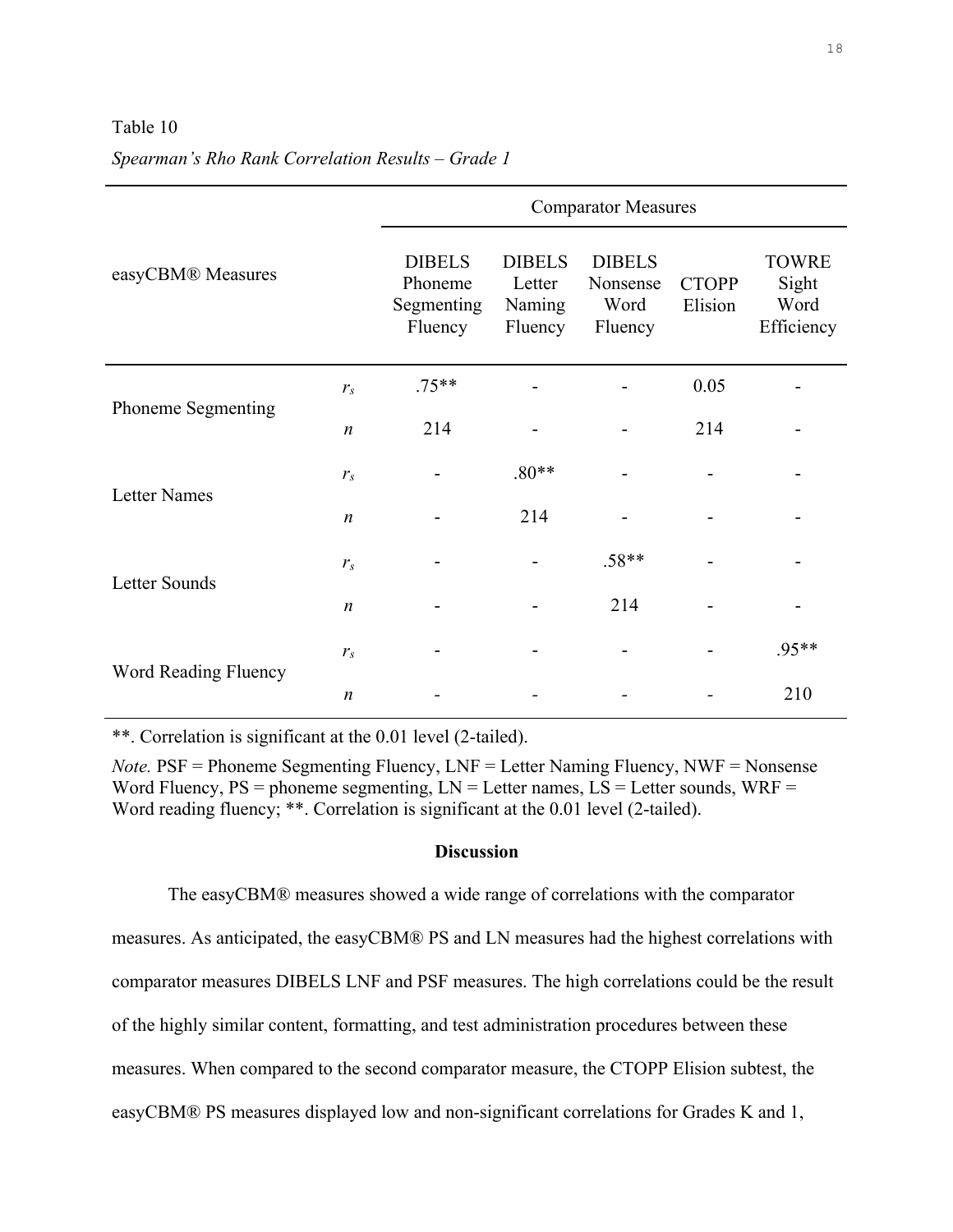respectively. This low correlation was unexpected and could be due to the fact that only one CTOPP subtest was used in the current study. To fully capture phonological awareness, the CTOPP developers recommended using the Phonological Awareness Composite Score (PACS), which is computed from a combination of the Elision, Blending Words, and Sound Matching subtests for 5- and 6-year-olds and the Elision and Blending Words for 7- through 24-year-olds. Due to logistical constraints, this study only used the Elision subtest of the CTOPP as part of the comparator measures. Future criterion validity studies should consider the addition of the Blending Words and Sound Matching measures to utilize the PACS and conducting factor analyses to identify the underlying factor structure of these measures.

The easyCBM® LS measures for both grades showed moderate correlations with DIBELS ISF and NWF measures. The moderate correlations between the easyCBM® LS and DIBELS ISF was moderate. This finding provides evidence that the measures are assessing the same or similar constructs, yet may reflect differences due to formatting or specific skill being assessed. On the easyCBM® LS measures, students are shown a series of letters organized in a chart. On the DIBELS ISF, students are presented pictures and required to identify the picture that begins with the sound produced by the examiner. Similarly, the DIBELS NWF measures are formatted quite differently, and they also assess children's ability to decode unfamiliar strings of letters, which may not be fully aligned with the construct of interest that easyCBM® LS aim to measure (direct letter/sound correspondence in isolation).

Finally, as expected, the easyCBM® WRF measures displayed relatively high correlations with the TOWRE. Overall, results from this study suggest high criterion validity for the easyCBM® PS and LN measures with the DIBELS comparator measures, and the easyCBM® WRF measure with the TOWRE. Moderate level of criterion validity evidence was found for the easyCBM® LS with DIBELS ISF and NWF measures. Findings from this study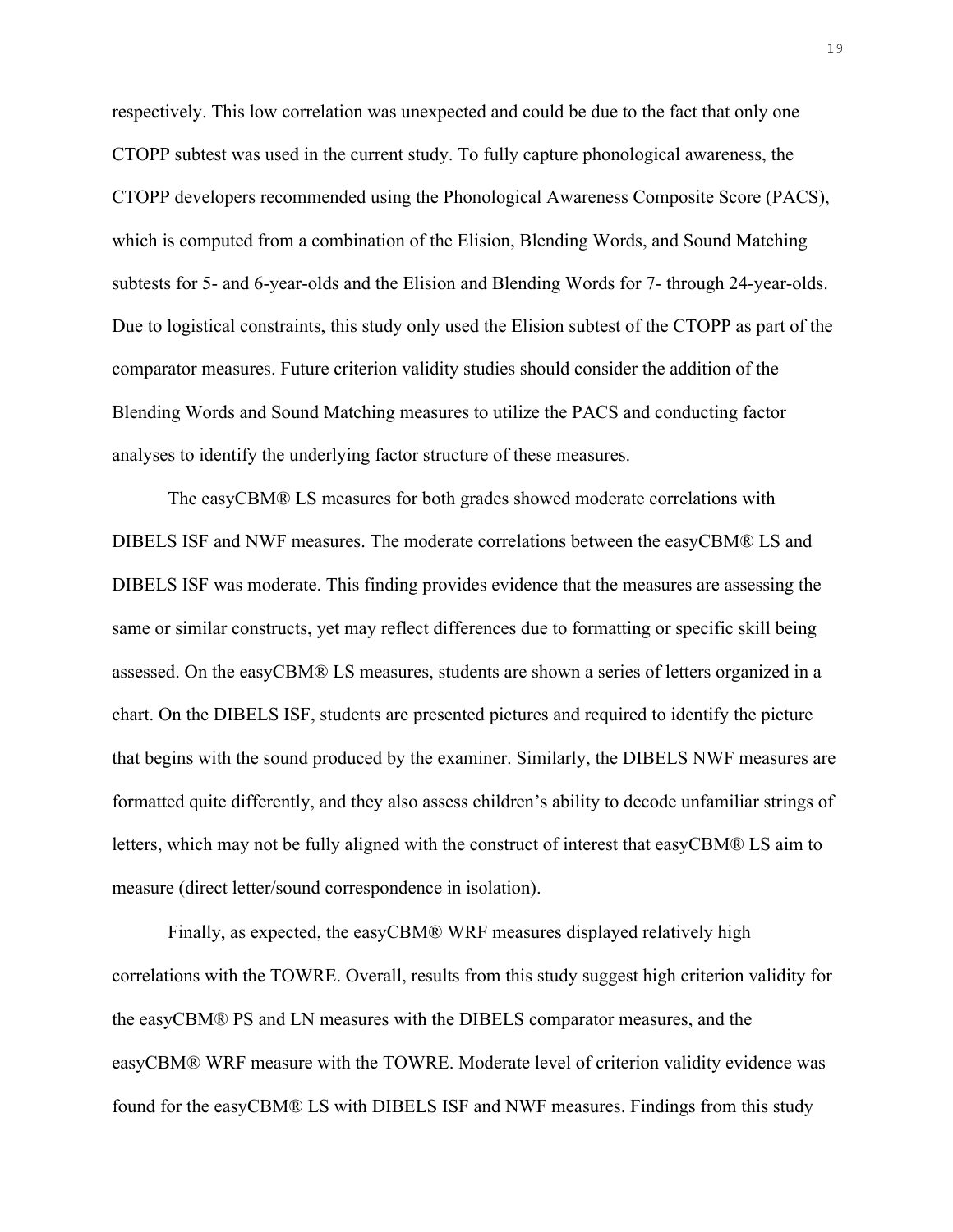suggest a weak or non-existent relation between the easyCBM® PSF and the Elision subtest of the CTOPP. Additional research is needed to determine if this finding would be different had we administered all the subtests recommended by the CTOPP's publishers for assessing phonological awareness.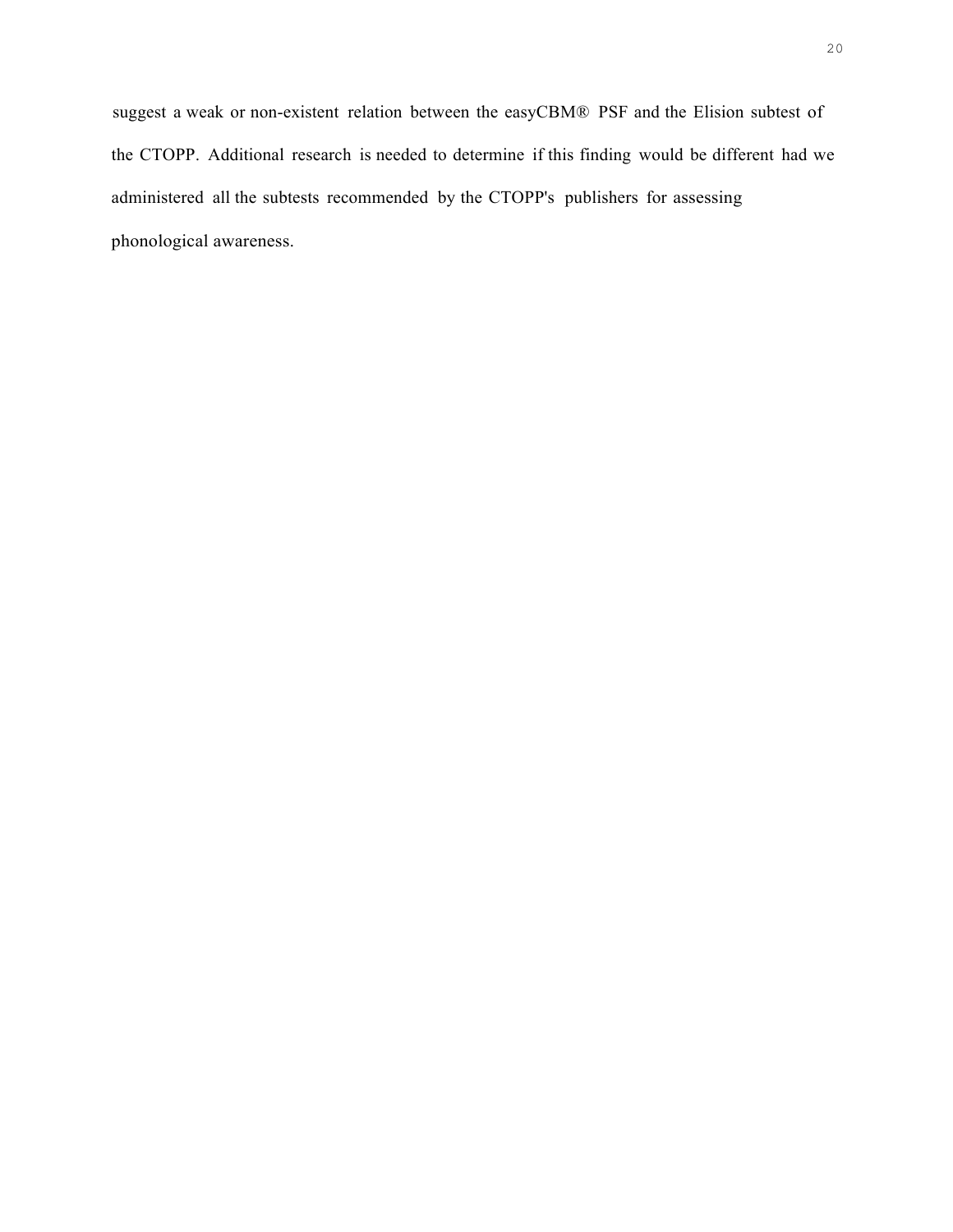### **References**

- Lai, C. F., Nese, J. F. T., Jamgochian, E. M., Kamata, A., Anderson, D., Park, B. J., Alonzo, J., & Tindal, G. (2010). *Technical adequacy of the easyCBM® primary-level reading measures (Grades K-1), 2009-2010 version*. (Technical Report No. 1003). Eugene, OR: Behavioral Research and Teaching, University of Oregon.
- Alonzo, J., & Tindal, G. (2009). Alternate form and test-retest reliability of easyCBM® reading measures (Technical Report No. 0906). Eugene, OR: Behavioral Research and Teaching, University of Oregon.
- Alonzo, J., & Tindal, G. (2007). *Examining the technical adequacy of early literacy measures in a progress monitoring assessment system: Letter names, letter sounds, and phoneme segmenting* (Technical Report No. 39). Eugene, OR: Behavioral Research and Teaching, University of Oregon.
- Anderson, D., Park, B. J., Lai, C. F., Alonzo, J., & Tindal, G. (2012). *An examination of testretest, alternate form reliability, and generalizability theory study of the easyCBM® reading assessments: Grade 1* (Technical Report No. 1216). Eugene, OR: Behavioral Research and Teaching, University of Oregon.
- Good, R. H., & Kaminski, R. A. (Eds.). (2002). Dynamic Indicators of Basic Early Literacy Skills (6th ed.). Eugene, OR: Institute for the Development of Educational Achievement.
- Hintze, J. M., Ryan, A. L., & Stoner, G. (2003). Concurrent validity and diagnostic accuracy of the Dynamic Indicators of Basic Early Literacy Skills and the Comprehensive Test of Phonological Processing. *School Psychology Review*, 32, 541 – 556.
- Kaminski, R. A., & Good, R. H., III (1996). Toward a technology for assessing basic early literacy skills. *School Psychology Review, 25,* 215 - 227.